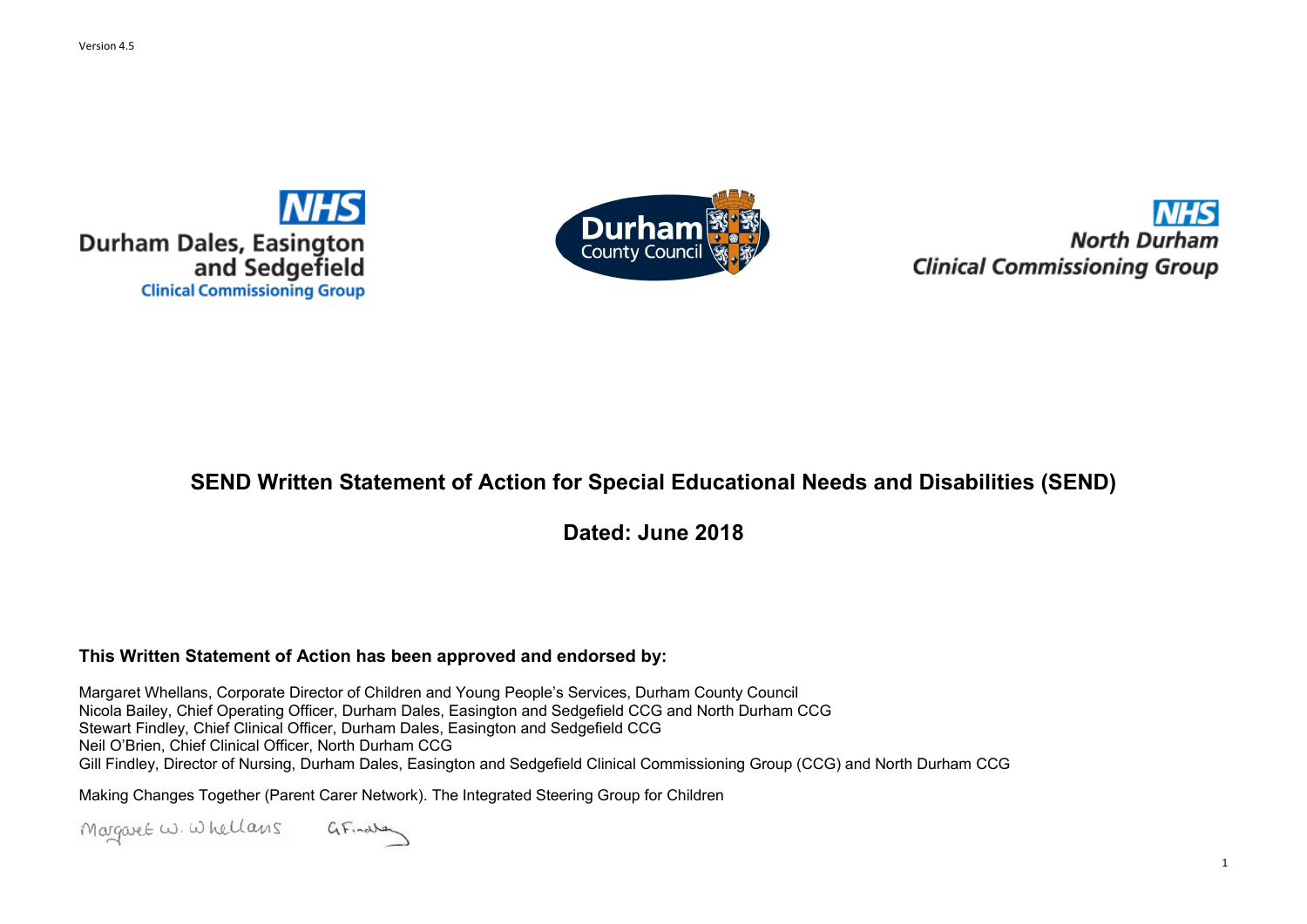## 24th April 2018 **Introduction**

County Durham benefited from a Joint Local Area SEND Inspection which considered how well the 2014 SEND reforms have been implemented across the Local Area since their coming into practice. The inspection team focussed on how Durham assesses and meets the needs of children and young people who have special educational needs and/or disabilities and reported on strengths and areas for development.

- There are fundamental weaknesses in the local area's strategic leadership and governance which have resulted in the disability and special educational needs reforms being implemented too slowly.
- Leaders have an inaccurate view of the effectiveness of the local area. The analysis and use of performance information to tackle weaknesses in education, health and care outcomes is poor and there has been a lack of rigorous quality assurance and monitoring to inform decisionmaking
- Poor strategic planning and joint commissioning arrangements have led to unacceptably long waiting lists for access to services, delays to treatment for some conditions, and variability of experience for children and young people who have SEN and/or disabilities
- The local area does not have an embedded approach to strategic co-production with designated representatives of parents, children

The inspection was led by one of Her Majesty's Inspectors from Ofsted, with a team of inspectors including an Ofsted Inspector and a Children's Services Inspector from the Care Quality Commission (CQC) and took place between 27 November 2017 and 1 December 2017.

# **Context**

This action plan has been developed in response to her Majesty's Chief Inspector (HMCI) who has determined that a Written Statement of Action is required because of significant areas of weakness in the local area's practice, the HMCI has determined that:

The action plan will be reviewed and updated on a regular basis. It will be formally evaluated against progress updates and a RAG rating will be applied 6 months from publication and each 3 months thereafter.

The action plan is developed in line to a Local Area response to the 2014 SEND reforms that is guided by the following vision, commitment and principles which have been coproduced with young people who have SEND, and their families.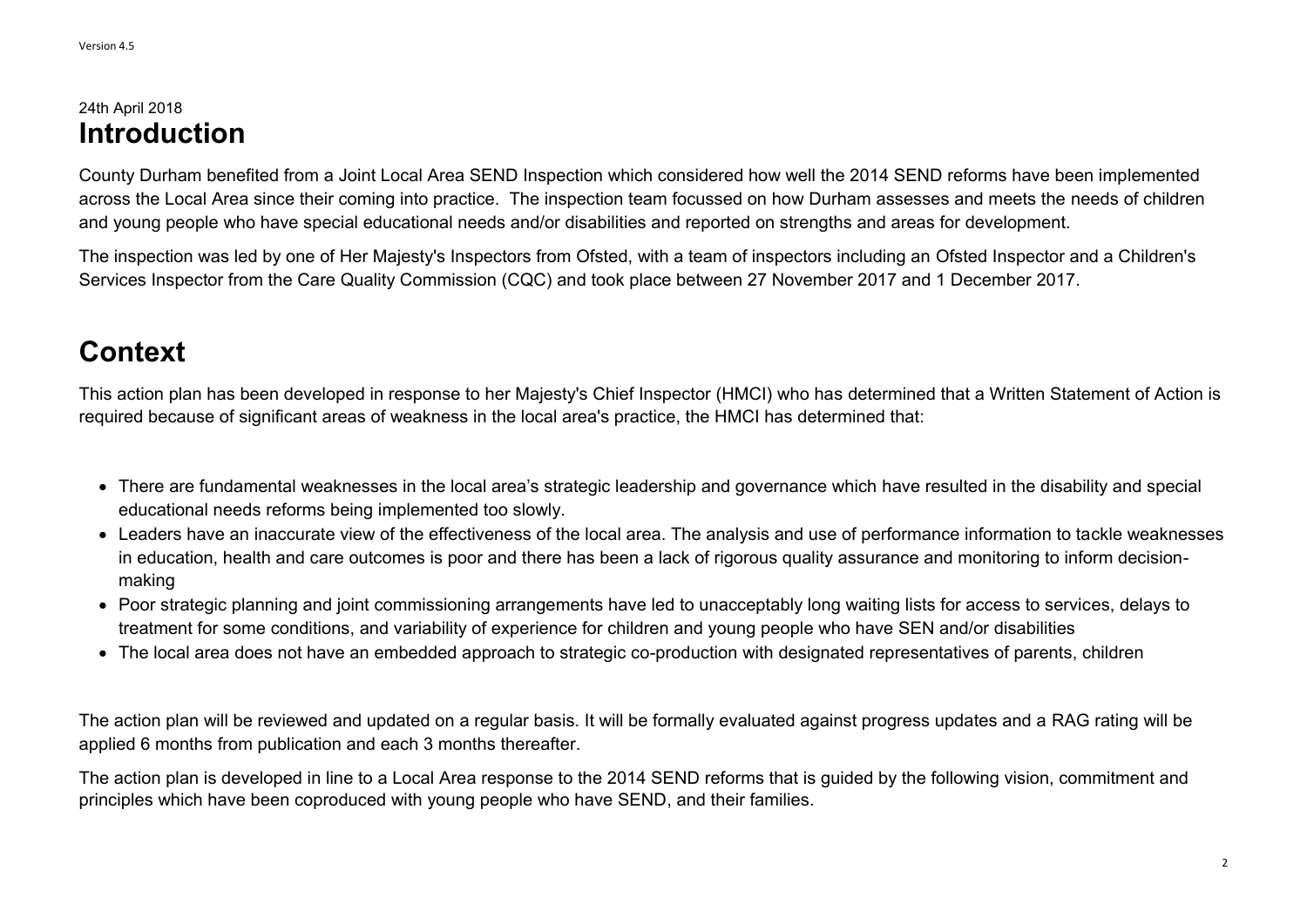## **Vision**

In County Durham, we want all children and young people with special educational needs and/ or disabilities (SEND) to be given every opportunity to take control of their lives, be as independent as possible and achieve their full potential in life.

## **Commitment**

We will focus attention on services which prevent, delay or reduce needs from escalating, working alongside our families to focus on maximising inclusion, confidence and independence.

This will require a co-ordinated, personalised, creative and flexible approach to providing and commissioning services.

## **Principles**

- The views wishes and feelings of the child or young person, and the child's parents
- The importance of the child or young person, and the child's parents, participating as fully as possible in decisions, and being provided with the information and support necessary to enable participation in those decisions
- The need to support the child or young person, and the child's parents, in order to help them achieve the best possible educational and other outcomes, preparing them effectively for adulthood.

We are committed to working in partnership and putting our families at the heart of everything we do. We will embrace the principles that underpin the SEND Code of Practice 2014 in respect of having regard to: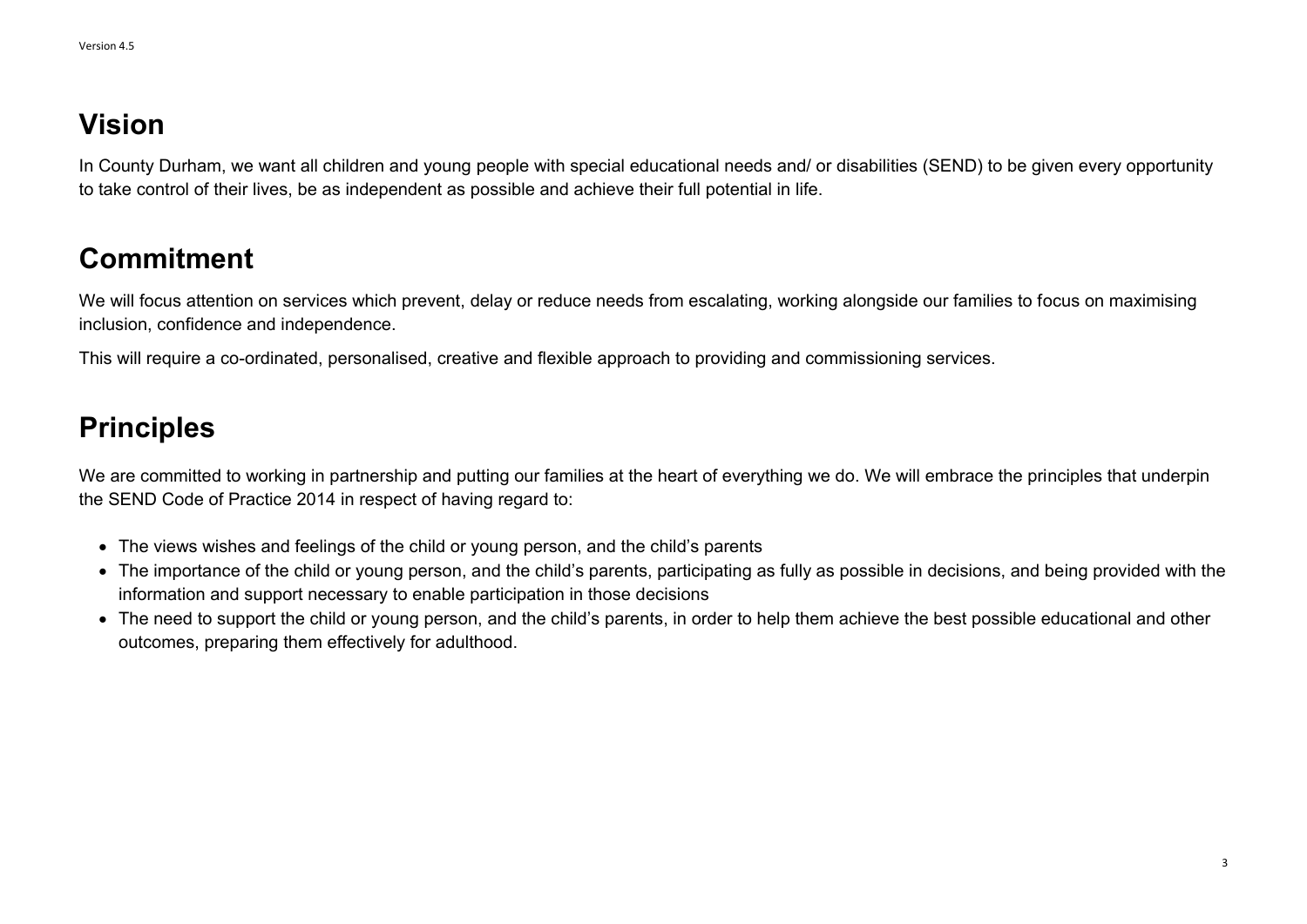## **Shared Vision in Durham**

Our shared vision in County Durham is for all children and young people with SEND to have every opportunity to take control of their lives, be as independent as possible and achieve their full potential. To achieve this we are committed to:



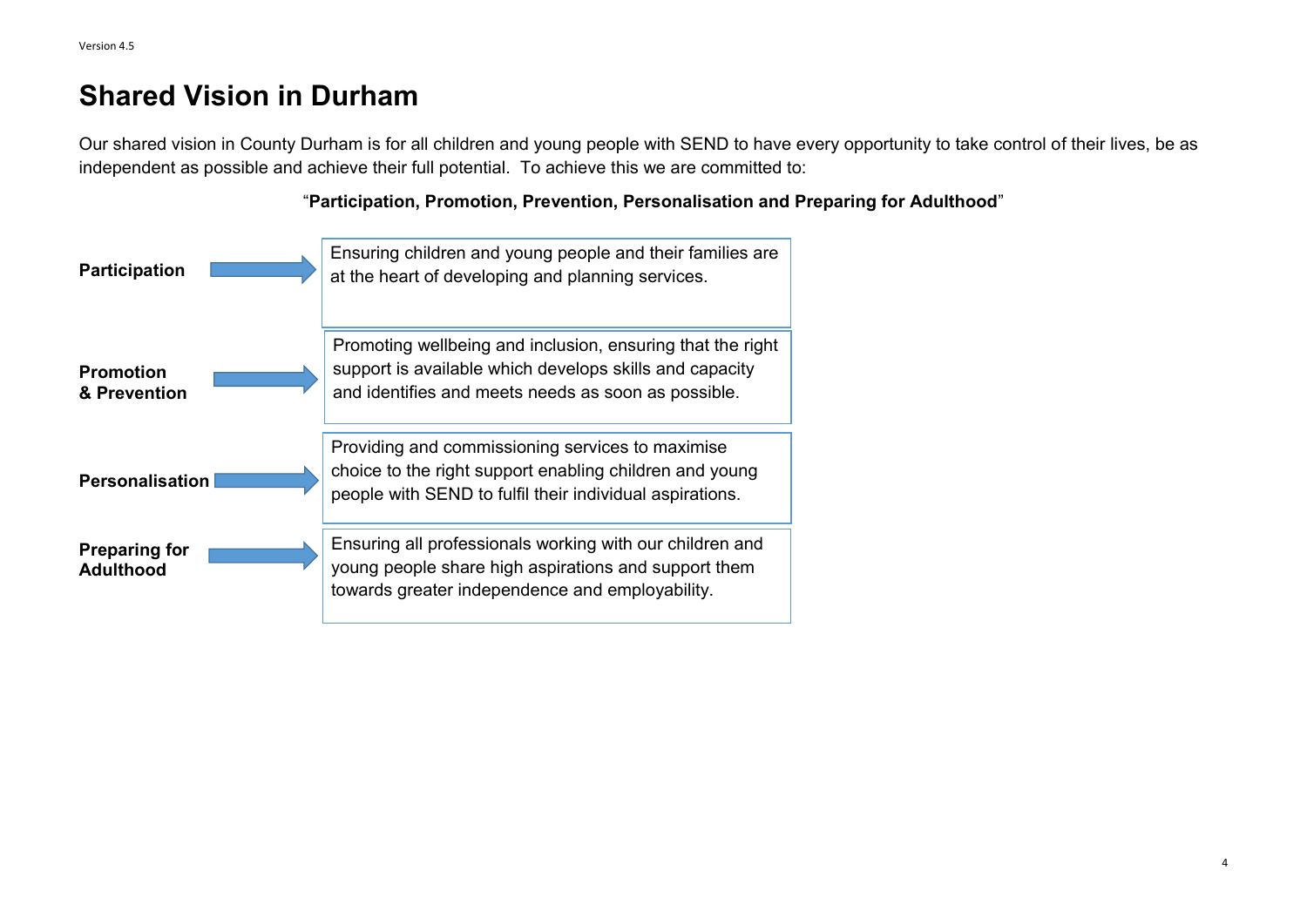# **Glossary of terms**

**Abbreviations list**

| <b>Abbreviation</b> | In full                                                    | <b>Definition</b>                                                                                                                                                                                                                                                                      |
|---------------------|------------------------------------------------------------|----------------------------------------------------------------------------------------------------------------------------------------------------------------------------------------------------------------------------------------------------------------------------------------|
| AA                  | Autism alliance                                            | Strive to support, raise awareness and increase understanding of Autism Spectrum Conditions throughout the UK to allow all affected by autism to<br>lead productive and fulfilling lives.                                                                                              |
| <b>ASD</b>          | Autism spectrum<br>disorder                                | A condition that someone is born with that affects their ability to communicate and interact with the world around them.                                                                                                                                                               |
| <b>CAMHS</b>        | <b>Child Adolescent</b><br><b>Mental Health</b><br>Service | CAMHS are the NHS services that assesses and treat young people with emotional, behavioural or mental health difficulties.                                                                                                                                                             |
| <b>CCG</b>          | Clinical<br>Commissioning<br>Group                         | A group of GP practices in a particular area that work together to plan and design health services in that area.                                                                                                                                                                       |
| <b>CDC</b>          | <b>Council for Disabled</b><br>Children                    | Umbrella body for the disabled children's sector bringing together professionals, practitioners and policy-makers.                                                                                                                                                                     |
| <b>COL</b>          | Communities of<br>learning                                 | Group of people who share common academic goals and attitudes, who meet semi-regularly to collaborate on classwork.                                                                                                                                                                    |
| <b>DCC</b>          | Durham County<br>Council                                   | Unitary in local authority of County Durham (excluding Darlington, Hartlepool and Stockton-on-Tees).                                                                                                                                                                                   |
| <b>DCO</b>          | <b>Designated Clinical</b><br>Officer                      | Designated professional with key responsibilities to support the CCG in meeting statutory responsibilities for children and young people with SEND                                                                                                                                     |
| <b>DFE</b>          | Department for<br>Education                                | Department of Her Majesty's Government responsible for issues affecting people in England up to the age of 19, including child protection and<br>education.                                                                                                                            |
| <b>DMO</b>          | <b>Designated Medical</b><br>Officer                       | Designated professional with key responsibilities to provide oversight across all health professionals delivering healthcare to individual disabled<br>children, young people and those with special education needs.                                                                  |
| <b>EHCP</b>         | Education, health<br>and care plan                         | EHC plans identify educational, health and social needs and set out the additional support to meet those needs for children and young people aged up<br>to 25 who need more support than is available through special educational needs support.                                       |
| EY                  | Early years                                                | A framework for children up to the age of five, setting out six key areas of learning around which activities should be based.                                                                                                                                                         |
| FE                  | Further education                                          | Education in addition to that received at secondary school, that is distinct from the higher education offered in universities and other academic<br>institutions.                                                                                                                     |
| <b>GP</b>           | <b>General practitioner</b>                                | A physician whose practice is not oriented to a specific medical specialty but instead covers a variety of medical problems in patients of all ages.                                                                                                                                   |
| <b>HNR</b>          | High needs review                                          | An independent review commissioned by Durham County Council in 2017 from the National Development team for Inclusion (NDTi), to review SEND<br>provision for children and young people who receive additional support funded by the high needs block of the dedicated schools' budget. |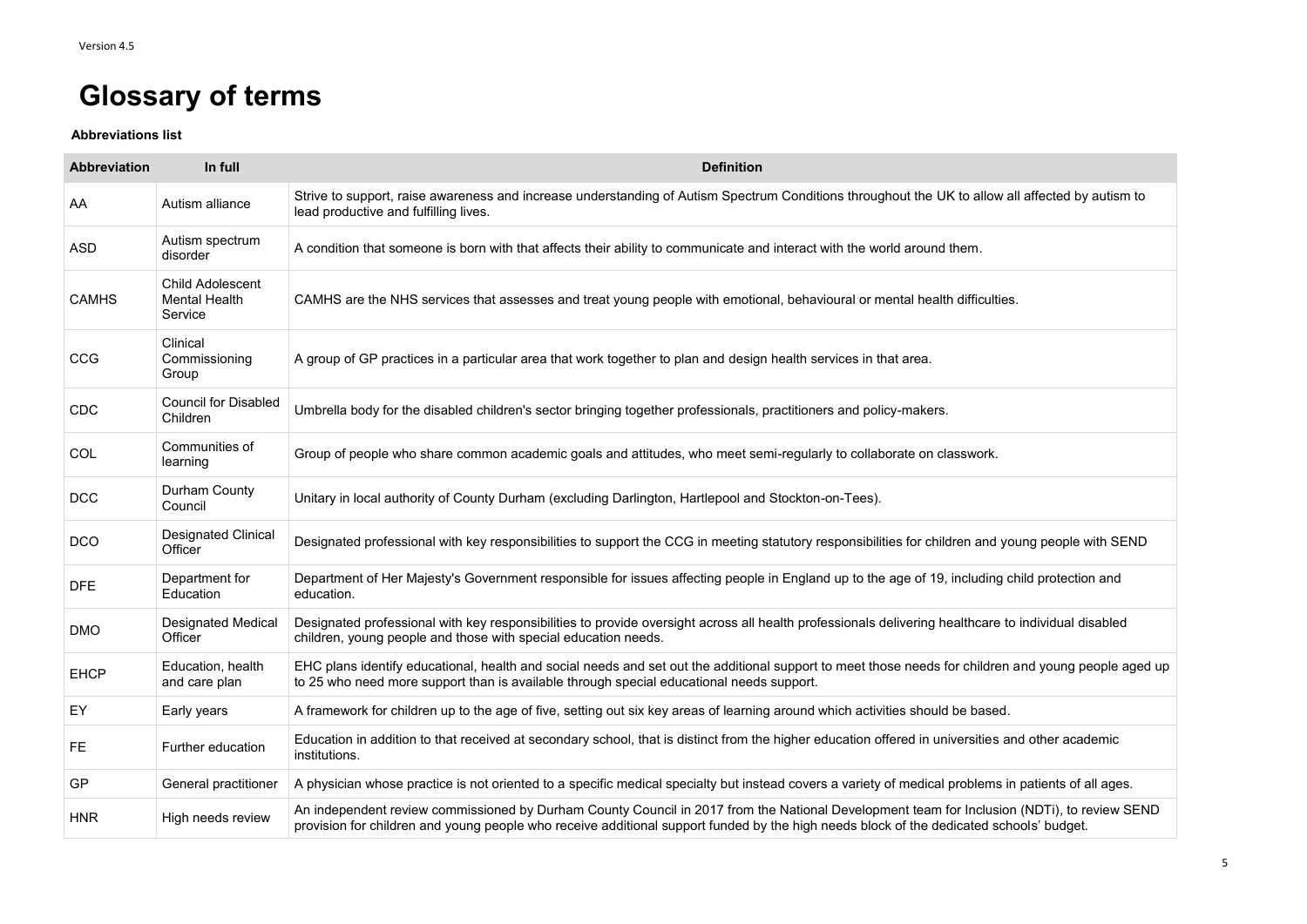| <b>Abbreviation</b> | In full                                                     | <b>Definition</b>                                                                                                                                                                                                                                                                         |
|---------------------|-------------------------------------------------------------|-------------------------------------------------------------------------------------------------------------------------------------------------------------------------------------------------------------------------------------------------------------------------------------------|
| <b>IPC</b>          | Integrated<br>personalised<br>commissioning                 | Integrated Personal Commissioning (IPC) is a nationally led, locally delivered programme that is supporting healthcare empowerment and the better<br>integration of services across health, social care and the voluntary and community sector.                                           |
| <b>KPI</b>          | Key performance<br>indicator                                | A key performance indicator (KPI) is a type of performance measurement.                                                                                                                                                                                                                   |
| LA                  | Local authority                                             | An administrative body in local government.                                                                                                                                                                                                                                               |
| <b>LGA</b>          | <b>Local Government</b><br>Association                      | An organisation which comprises local authorities in England and Wales seeking to promote better local government; it maintains communication<br>between officers in different local authorities to develop best practice.                                                                |
| <b>LSCB</b>         | Local Safeguarding<br><b>Children's Board</b>               | Organisations which will designate particular, named people as their LSCB member so that there is a consistency and continuity in membership.<br>Members will be those with a strategic role in relation to safeguarding and promoting the welfare of children within their organisation. |
| <b>MCT</b>          | Making changes<br>together                                  | Durham's Representative Parent Carer Forum - Making Changes Together was set up in County Durham so parents and professionals can work<br>together to improve services for children and young people with additional needs.                                                               |
| <b>NDTi</b>         | National<br><b>Development Team</b><br>for Inclusion        | Not for profit organisation working to enable people at risk of exclusion, due to age or disability, to live the life they choose.                                                                                                                                                        |
| <b>NECS</b>         | North of England<br>Commissioning<br>Support                | NECS is the organisation that provides a range of services and solutions for GPs and CCGs, to improve outcomes for patients and local community<br>healthcare                                                                                                                             |
| <b>NE12</b>         | <b>North East SEND</b><br>peer network                      | A network of the 12 NE LA's lead Officers for SEND and partners from NNPCF, Public Health England, Mott MacDoanld, National Development Team<br>for Inclusion.                                                                                                                            |
| <b>NHS</b>          | <b>National Health</b><br>Service                           | Publicly funded healthcare system.                                                                                                                                                                                                                                                        |
| <b>NNPCF</b>        | National Network of<br><b>Parent Carer</b><br><b>Forums</b> | Funded by central government and made up of Parent Carer Forums of which there is one in almost every local authority area in England.                                                                                                                                                    |
| <b>OT</b>           | Occupational<br>therapy                                     | Practical support to empower people to facilitate recovery and overcome barriers preventing them from doing the activities (or occupations) that matter<br>to them.                                                                                                                       |
| <b>PCF</b>          | Parent carer forum                                          | Group of parents and carers of disabled children who work with local authorities, education, health and other providers to make sure the services they<br>plan and deliver meet the needs of disabled children and families                                                               |
| <b>PHB</b>          | Personal health<br>budget                                   | An amount of money to support the identified healthcare and wellbeing needs of an individual, which is planned and agreed between the individual, or<br>their representative, and the local clinical commissioning group (CCG).                                                           |
| QA                  | <b>Quality assurance</b>                                    | Maintenance of a desired level of quality in a service or product, especially by means of attention to every stage of the process of delivery or<br>production.                                                                                                                           |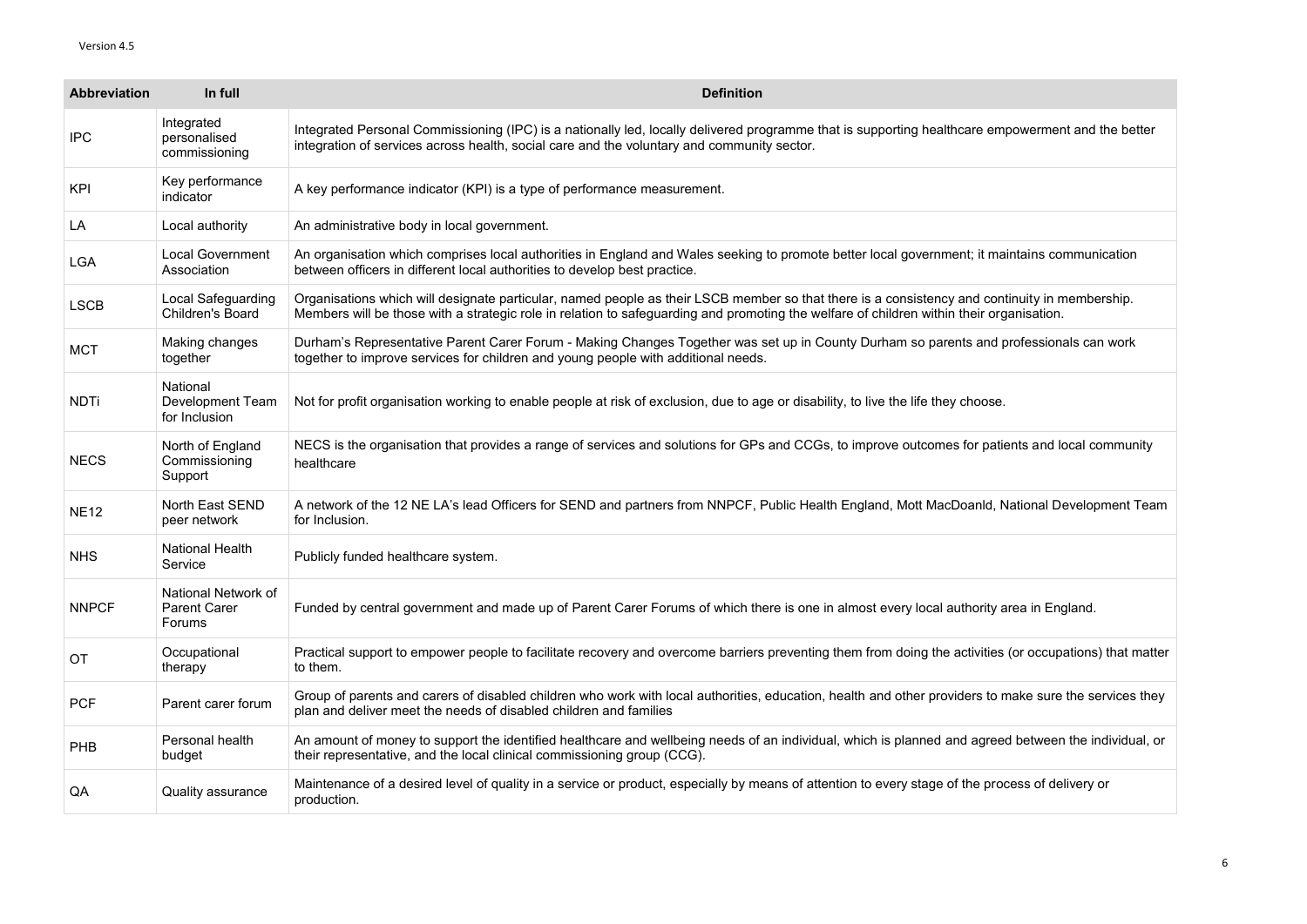| <b>Abbreviation</b> | In full                                                   | <b>Definition</b>                                                                                                                                                                                |
|---------------------|-----------------------------------------------------------|--------------------------------------------------------------------------------------------------------------------------------------------------------------------------------------------------|
| <b>QUIB</b>         | Quality<br><b>Improvement Board</b>                       | Newly established integration board for children and young people that reports to Integrated Children's Steering Group                                                                           |
| <b>RPIW</b>         | Rapid process<br>improvement<br>workshop                  | Involves key process participants focusing on solving a narrowly scoped process improvement opportunity.                                                                                         |
| <b>SALT</b>         | Speech and<br>language therapy                            | Field of expertise practiced by a clinician who specializes in the evaluation, diagnosis, and treatment of communication disorders, cognition, voice<br>disorders, and swallowing disorders.     |
| <b>SCAT</b>         | Social and<br>Communication<br><b>Assessment Team</b>     | This refers to the multiagency team of professionals involved in diagnostic and support services for children and young people with ASD                                                          |
| <b>SEF</b>          | Self-evaluation<br>framework                              | Looking at progress, development and learning to determine what has improved and what areas still need improvement. Usually involves comparing<br>a "before" situation with a current situation. |
| <b>SEMH</b>         | Social, emotional<br>and mental health<br>needs           | A type of special educational needs in which children/young people have severe difficulties in managing their emotions and behaviour.                                                            |
| <b>SEN</b>          | <b>Special Educational</b><br><b>Need</b>                 |                                                                                                                                                                                                  |
| <b>SEND</b>         | <b>Special Educational</b><br><b>Needs and Disability</b> | Referring to children who have learning problems or disabilities that make it harder for them to learn than most children of the same age.                                                       |
| <b>WSOA</b>         | Written statement of<br>action                            | A written statement to be submitted to identify how concerns will be remedied.                                                                                                                   |

| disorders, cognition, voice   |
|-------------------------------|
| people with ASD               |
| t. Usually involves comparing |
| and behaviour.                |
| of the same age.              |
|                               |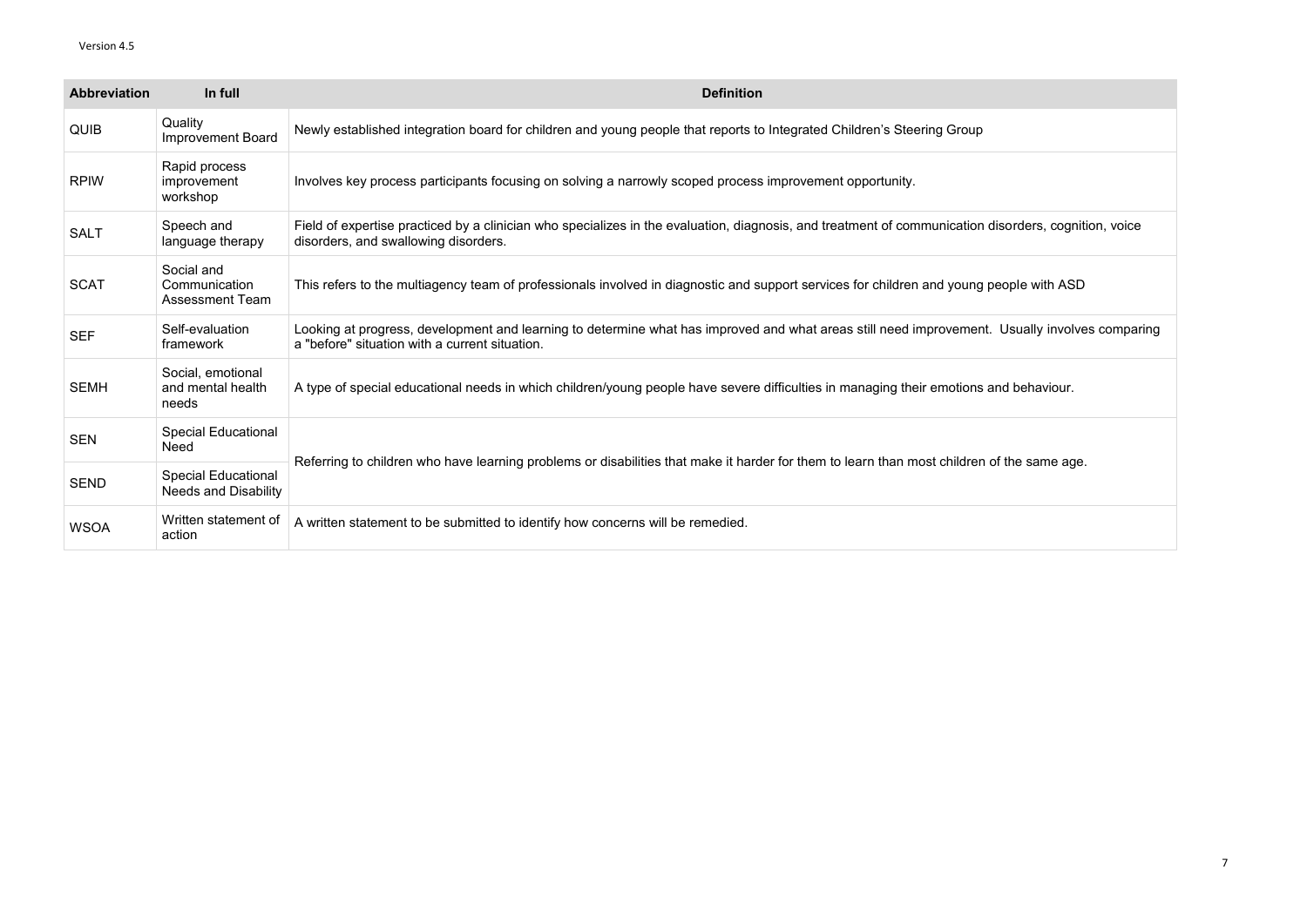## **Governance Structure**



**Joint Commissioning Group for Children** 

**Chair: Denise Elliot**

Systematic collection of data, analysis and reporting to support operational workstreams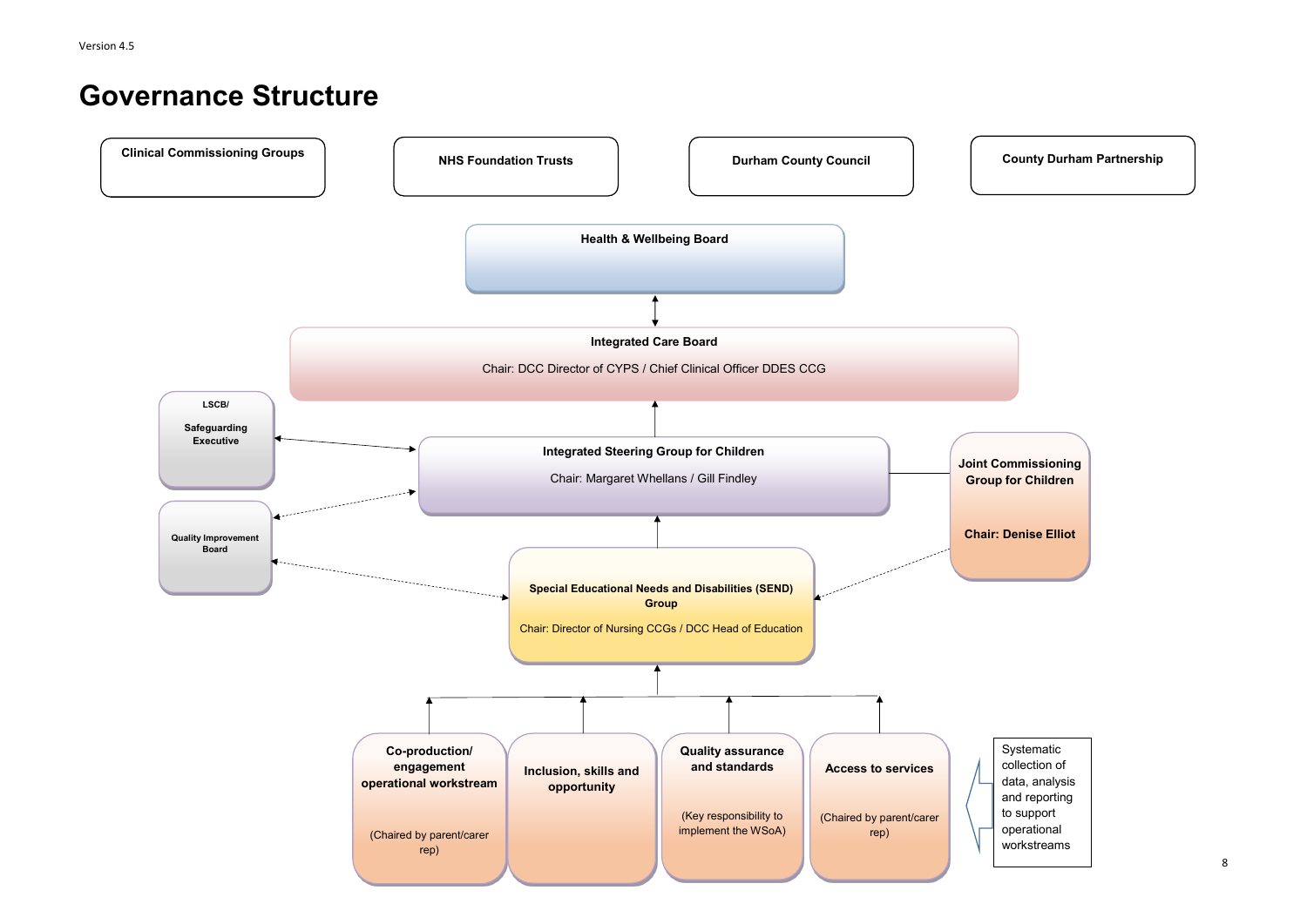|            | Key to postholders       |                                                                                                                                                                 |
|------------|--------------------------|-----------------------------------------------------------------------------------------------------------------------------------------------------------------|
| AA         | <b>Alison Ayres</b>      | <b>Commissioning Manager, Mental Health</b>                                                                                                                     |
| CA         | <b>Chris Affleck</b>     | Investing in Children, eXtreme                                                                                                                                  |
| <b>MB</b>  | <b>Michael Brown</b>     | Marketing and Communications Business Partner (Children's Services)                                                                                             |
| EC         | <b>Elaine Chandler</b>   | SENDIASS Manager; Joint Chair of Quality Assurance and Standards sub group                                                                                      |
| GC         | <b>Gail Cobb</b>         | Communications and Engagement Team, NHS North of England Commissioning Support (NECS)                                                                           |
| <b>TCB</b> | <b>Teri-Corsan Bland</b> | <b>SEND and Inclusion Officer DCC</b>                                                                                                                           |
| <b>PD</b>  | <b>Paul Donnelly</b>     | <b>Business Intelligence Manager, NECS</b>                                                                                                                      |
| <b>DE</b>  | <b>Denise Elliott</b>    | Head of Commissioning DCC; Chair - Joint Commissioning for Children                                                                                             |
| <b>GF</b>  | <b>Gill Findley</b>      | Director of Nursing - Durham Dales, Easington and Sedgefield CCG and North Durham CCG; Joint Chair of<br>SEND group.                                            |
| <b>MG</b>  | <b>Mark Gurney</b>       | Strategic Manager, Child Protection, Disability - CYPS, DCC                                                                                                     |
| <b>BH</b>  | <b>Becky Haynes</b>      | <b>Commissioning Manager, DDES CCG</b>                                                                                                                          |
| <b>PH</b>  | Phil Hodgson             | Head of Education (interim), DCC; Joint Chair of SEND group.                                                                                                    |
| <b>KL</b>  | <b>Kim Lawther</b>       | Designated Clinical Officer, Joint Chair of Quality Assurance and Standards sub group                                                                           |
| GO'N       | Gill O'Neill             | Consultant in Public Health; NE Deputy Faculty Adviser, Adult and Health Services                                                                               |
| <b>AP</b>  | <b>Andrea Petty</b>      | Strategic Manager, Partnerships DCC                                                                                                                             |
| <b>MS</b>  | <b>Mark Smith</b>        | Strategic Commissioning Manager, CYPS, DCC                                                                                                                      |
| <b>PS</b>  | Paul Shadforth           | LANO; Strategic Manager SEND and Inclusion; Chair of Inclusion, Skills and Opportunities sub group; Joint<br>Chair of Quality Assurance and Standards sub group |
| LT.        | Lisa Twigger             | Senior Commissioning Support Officer, Provider Management, NECS                                                                                                 |
| <b>MW</b>  | <b>Margaret Whellans</b> | Director of Children's Services DCC                                                                                                                             |

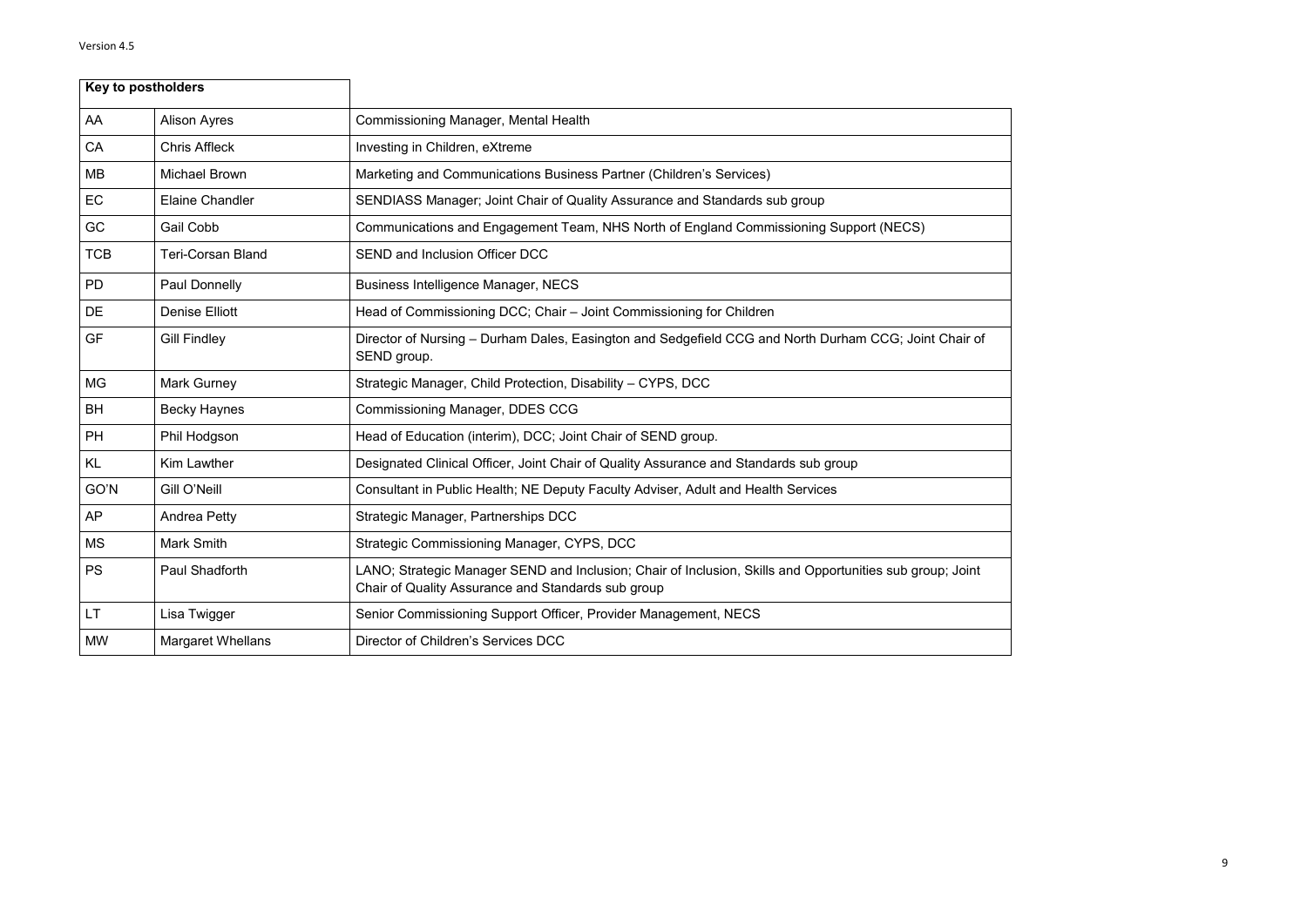**WSOA Area ONE: There are fundamental weaknesses in the local area's strategic leadership and governance which have resulted in the disability and special educational needs reforms being implemented too slowly.**

### **Evaluation**  *How do we know it's made a difference?*

rk undertaken re: Task 1 has active ntation from health, education and social nd parents. The completed and revised will be in use in all agencies; staff and will be aware of it as evidenced by an audit hs after launch (January 2019) showing that taff in the SEND service are both aware of ng the strategy.

npleted strategy document includes the tell- $\mathop{\mathsf{principal}}$  explicitly as a standard qualitative e; subscribed to by all partners. Service ponse and partner sampling evidence on nent will feed directly into monitoring reports ration (Task 4)

| <b>ACTIONS</b>                                                                                                                                                                                                                                                          | <b>INTENDED OUTCOMES</b>                                                                                                                                                                                                                                                                                                                                                                                                                                                                                                                                                                                                  | <b>Key Tasks</b><br><b>What are we doing?</b>                                                                                                                                                                                                                                                                                                                                                                                                                                                                                                                                                      | <b>Key Task</b><br>Lead<br><b>Who's doing</b><br>it?                                                                                                                                                               | <b>Timescales</b><br>By when?                                                                                                       | <b>Progress Update</b><br>What do we know has happened?                                                                                                                                                                                                                                                                                                                                                                                                                                                                                                                                                                                                                                                                                                          | How                                                                                                                                                               |
|-------------------------------------------------------------------------------------------------------------------------------------------------------------------------------------------------------------------------------------------------------------------------|---------------------------------------------------------------------------------------------------------------------------------------------------------------------------------------------------------------------------------------------------------------------------------------------------------------------------------------------------------------------------------------------------------------------------------------------------------------------------------------------------------------------------------------------------------------------------------------------------------------------------|----------------------------------------------------------------------------------------------------------------------------------------------------------------------------------------------------------------------------------------------------------------------------------------------------------------------------------------------------------------------------------------------------------------------------------------------------------------------------------------------------------------------------------------------------------------------------------------------------|--------------------------------------------------------------------------------------------------------------------------------------------------------------------------------------------------------------------|-------------------------------------------------------------------------------------------------------------------------------------|------------------------------------------------------------------------------------------------------------------------------------------------------------------------------------------------------------------------------------------------------------------------------------------------------------------------------------------------------------------------------------------------------------------------------------------------------------------------------------------------------------------------------------------------------------------------------------------------------------------------------------------------------------------------------------------------------------------------------------------------------------------|-------------------------------------------------------------------------------------------------------------------------------------------------------------------|
| 1.1 Partners to<br>revise the Local<br>Area SEND<br>Strategy and<br>overarching vision<br>in line with current<br>self-assessment<br>and local area<br>inspection findings.<br>The revised SEND<br>Strategy will be<br>made available on<br>the Local Offer<br>website. | Systematic cross-service<br>communication in place,<br><b>July 2018.</b><br>• Children/young<br>people/families are<br>fully aware of the<br>strategy and implicit<br>entitlements;<br>Professionals across<br>the Local Area report<br>they are fully clear<br>about their roles in<br>relation to SEND<br>reforms;<br>Service users find the<br>$\bullet$<br>answers they need<br>readily and in one<br>place, and navigate<br>the system with ease;<br>Users understand how<br>$\bullet$<br>to challenge and<br>influence the agenda<br>in relation to children<br>and young people with<br>SEND in the Local<br>Area. | 1. Document co-produced with partners including<br>parent representatives; signed-off by Integrated<br>Steering Group for Children<br>Monitored by SEND Group.<br>2. Integrated Children's Steering Group to<br>endorse implementation plan objectives within<br>SEND strategy and agree potential resource<br>implications.<br>3. Cross-service communications plan to be<br>completed, ensuring public awareness is raised.<br>4. Local area awareness of SEND strategy to be<br>checked through service-user and partner<br>sampling; reported back to SEND Quality<br><b>Improvement Board</b> | <b>SEND Group</b><br>Co-production/<br>engagement<br>operational<br>workstream<br>Integrated<br>Children's<br><b>Steering Group</b><br>MB/GC<br>Quality<br>assurance and<br>standards<br>operational<br>workstream | End July 2018<br><b>SEND Group</b><br>first monitoring<br>$date - Dec 2018$<br><b>July 2018</b><br>End July 2018<br>July - Oct 2018 | Revision process of Strategy document is<br>well advanced, involving Co-production<br>engagement operational workstream, led<br>by PS. SEND Group is actively<br>monitoring the revision process (Task 1).<br>$\checkmark$ First meeting of Integrated Children's<br>Steering Group, 19th March 2018. Time<br>frame for production of Strategy agreed<br>(Task 1).<br>Michael Brown DCC and Gail Cobb CCG<br>✓<br>tasked as communications leads to<br>develop an appropriate action schedule.<br>Work underway (Task 3).<br>Meeting schedule agreed between local<br>authority lead officer and Making<br>Changes together parent carer forum<br>group to discuss SEND strategy and<br>Written Statement of Action (20/02/18,<br>6/3/18, 25/04/18)<br>(Task 1). | The worl<br>represer<br>care, an<br>strategy<br>parents<br>6 month<br>>80% st<br>and usin<br>The com<br>it-once p<br>measure<br>user res<br>this elem<br>in prepa |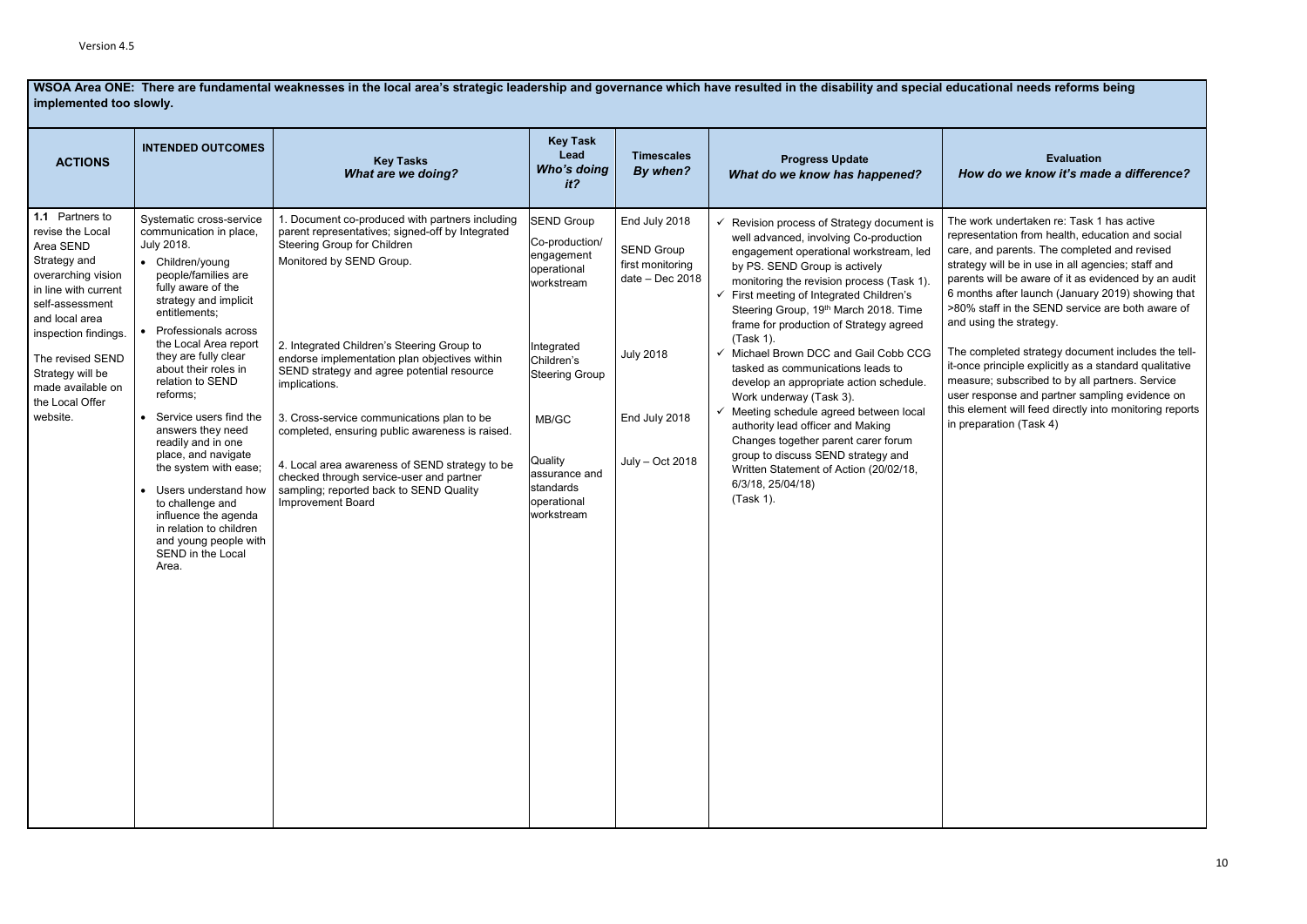### **Evaluation** *How do we know it's made a difference?*

eed SEND governance arrangements are in nd parents are now using the new ments to raise their concerns and to je our implementation of the reforms. The Improvement Board will be the group that this continues to happen going forward.

vernance and operational groups have ervice-user representation. Revised nce structures, TOR, minutes of meetings lated action plan ensure greater clarity.

on, social care and health issues raised by are now more rapidly escalated through ledged channels [example – SCAT waiting

|                                                                                            | WSOA Area ONE: There are fundamental weaknesses in the local area's strategic leadership and governance which have resulted in the disability and special educational needs reforr                                                                                                                                                                                                                                                                                                                                                                                                                                                                                           |                                                                                                                                                                                                                                                                                                                                                                                                                                                                                                                                                                                                                                                                                                                                                                                                                                             |                                                                                                                                                                                                        |                                                                                                                                                                              |                                                                                                                                                                                                                                                                                                                                                                                                                                                                                                                                                                                                                                                                                                                                                                                                                                                                                                                                                                                                                                                                                                                                                                                                                                                                                                                                                                                                                                                                                                                                                                                                                                                                                                                                               |                                                                                                                                                                    |  |  |
|--------------------------------------------------------------------------------------------|------------------------------------------------------------------------------------------------------------------------------------------------------------------------------------------------------------------------------------------------------------------------------------------------------------------------------------------------------------------------------------------------------------------------------------------------------------------------------------------------------------------------------------------------------------------------------------------------------------------------------------------------------------------------------|---------------------------------------------------------------------------------------------------------------------------------------------------------------------------------------------------------------------------------------------------------------------------------------------------------------------------------------------------------------------------------------------------------------------------------------------------------------------------------------------------------------------------------------------------------------------------------------------------------------------------------------------------------------------------------------------------------------------------------------------------------------------------------------------------------------------------------------------|--------------------------------------------------------------------------------------------------------------------------------------------------------------------------------------------------------|------------------------------------------------------------------------------------------------------------------------------------------------------------------------------|-----------------------------------------------------------------------------------------------------------------------------------------------------------------------------------------------------------------------------------------------------------------------------------------------------------------------------------------------------------------------------------------------------------------------------------------------------------------------------------------------------------------------------------------------------------------------------------------------------------------------------------------------------------------------------------------------------------------------------------------------------------------------------------------------------------------------------------------------------------------------------------------------------------------------------------------------------------------------------------------------------------------------------------------------------------------------------------------------------------------------------------------------------------------------------------------------------------------------------------------------------------------------------------------------------------------------------------------------------------------------------------------------------------------------------------------------------------------------------------------------------------------------------------------------------------------------------------------------------------------------------------------------------------------------------------------------------------------------------------------------|--------------------------------------------------------------------------------------------------------------------------------------------------------------------|--|--|
| <b>ACTIONS</b>                                                                             | <b>INTENDED OUTCOMES</b>                                                                                                                                                                                                                                                                                                                                                                                                                                                                                                                                                                                                                                                     | <b>Key Tasks</b><br><b>What are we doing?</b>                                                                                                                                                                                                                                                                                                                                                                                                                                                                                                                                                                                                                                                                                                                                                                                               | <b>Key Task Lead</b><br><b>Who's doing</b><br>it?                                                                                                                                                      | <b>Timescales</b><br>By when?                                                                                                                                                | <b>Progress Update</b><br>What do we know has happened?                                                                                                                                                                                                                                                                                                                                                                                                                                                                                                                                                                                                                                                                                                                                                                                                                                                                                                                                                                                                                                                                                                                                                                                                                                                                                                                                                                                                                                                                                                                                                                                                                                                                                       | How do                                                                                                                                                             |  |  |
| 1.2 Establish new<br>strategic leadership<br>governance and<br>accountability<br>framework | All partners fully clear<br>about the governance<br>and accountability<br>structure in relation to<br>children and young<br>people with SEND in the<br>Local Area.<br>• Professionals know<br>who they are<br>accountable to for<br>their actions and<br>performance;<br>Professionals and all<br>partners, including<br>children, young<br>people and families,<br>have access to a clear<br>framework that<br>enables them to raise<br>their concerns and air<br>views at the<br>appropriate forum, in<br>line with the principle<br>of 'tell-it-once'.<br>Consequently, views<br>$\bullet$<br>and opinions of<br>service users directly<br>influence policy<br>decisions. | 1. Convene Integrated Children's Steering Group,<br>answerable to the Integrated Care Network Board,<br>with structure agreed by all partners.<br>2. Convene leadership groups for Operational<br>partnership working and Joint Commissioning.<br>3. Map alignment with wider agendas e.g. Trans-<br>forming Care, and CAMHS transformation, IPC,<br>etc. to ensure fluent communication and reduced<br>overlap. Explicit emphasis on 'Tell it once'.<br>4. Establish Quality Improvement Board.<br>5. Set up and task (x4) work stream groups in line<br>with action plan priorities.<br>6. Draft terms of reference for each level of the<br>leadership framework, agreed by all partners prior<br>to Integrated steering group executive sign-off and<br>publication on the Local Offer.<br>[SEE priority indicators below, section 2.2] | Integrated Care<br>Board<br>Integrated<br><b>Steering Group</b><br>Strategic<br>Manager<br>Partnerships<br><b>DCC</b><br>Integrated<br><b>Steering Group</b><br><b>SEND Group</b><br><b>SEND Group</b> | Completed<br>March 2018<br>Completed<br>March 2018<br>Completed<br>March 2018<br>Completed<br>May 2018<br>All groups in<br>operation -<br><b>June 2018</b><br>31st July 2018 | Structure diagram completed and shared<br>with partners pending final revisions -<br>22/02/18 (Tasks 1/2/3).<br>$\checkmark$ Further revisions to structure, prior to<br>sign-off. Integrated Steering Board: first<br>meeting - 19/03/18. (Tasks 1/2/3).<br>← Pre-meetings of Local Area SEND group<br>22/02/18 and 23/03/18. (Task 2).<br>Meetings of Joint Commissioning Group<br>for Children (Task 2).<br><b>Quality Assurance and Standards</b><br>Operational Work-stream Initial Meeting<br>5 <sup>th</sup> March 2018 (Task 5/6)<br>$\checkmark$ Full meeting schedule for Operational<br>Boards, QIB and work-streams finalised,<br>w/c: 26/03/18 (Task 5).<br>← Local Area Score Card produced, priority<br>indicators agreed Nov 2017. Monitoring,<br>enquiry and support response to outlying<br>schools in place. (Task 3)<br>New Provisions Fund investing in<br>secondary nurture provision to improve<br>parental confidence in mainstream<br>provision. (task 3)<br>Investment in an accelerated 5 day SCAT<br>assessment process, reducing waiting<br>times and increasing parental<br>satisfaction. (task 3)<br>$\checkmark$ SEND awareness training provided to all<br>CYPS staff to improve early identification<br>of SEND in practice. Recording<br>mechanism for SEND Status in place in<br>all CYPS service areas. (task 3)<br>$\checkmark$ QIB established. (Task 4). QIB monitoring<br>all operational workstreams and reporting<br>to Integrated Steering Group (first report<br>- July 2018).<br>$\checkmark$ WsoA shared with PCF for contribution<br>29th March meeting scheduled with PCF<br>25th April 2018 with PCF determining<br>representation and functions of Co-<br>Production Work-stream. (Task 5) | The agre<br>place an<br>arranger<br>challeng<br>Quality In<br>ensures<br>New gov<br>wider se<br>governar<br>and upda<br>Educatio<br>families<br>acknowl<br>times]. |  |  |

### **WAS DRA AREA INCORDER**<br>In the local area in the disability and special and special which have results.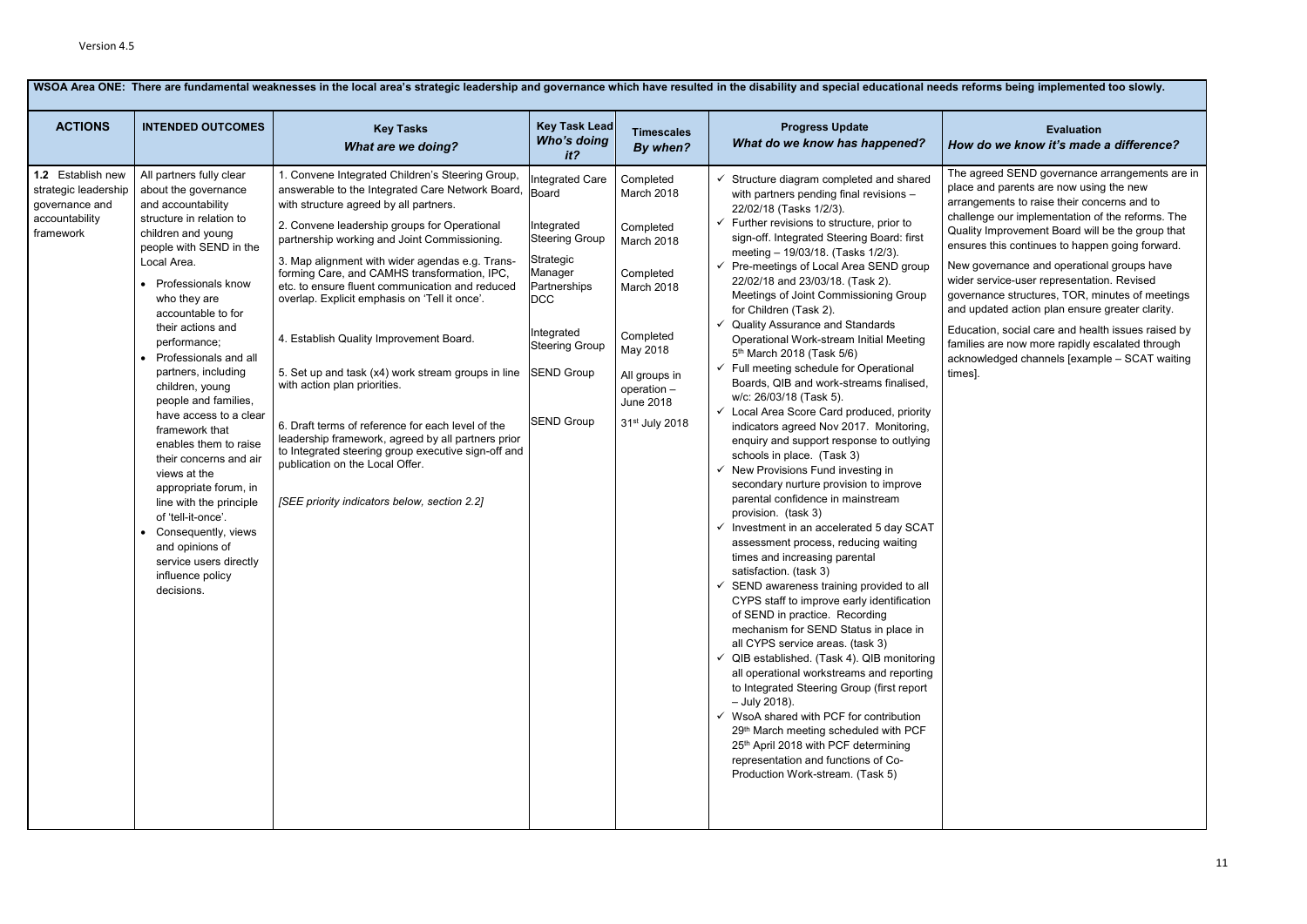### **Evaluation** *How do we know it's made a difference?*

flow of multiagency reports to the ed Board, with updated action plans, clear evidence of how the voice of young people, parents/carers has decision making.

d evidence of challenge through ate governance routes by those iting the interests of children/young people/ and timely responses demonstrating ment of services.

clarity about roles and duties (inc. tasks ourcing) supports more strategic iication across the local area: supports tions to operate the tell-it-once approach.

CO attendance at MCT (PCF) meetings and ices; health related issues raised have en back to respective operational work and promptly escalated as necessary.

of changes made as a direct result of users and stakeholders engaging through  $\epsilon$ merging through reporting structure (SEND

are accessing the DCO/DMO for ate support, and professionals are clear roles. This will be evidenced by an audit sionals at 6 months and 12 months after agreed. These audits will demonstrate I understanding of the roles.

| WSOA Area ONE: There are fundamental weaknesses in the local area's strategic leadership and governance which have resulted in the disability and special educational needs reforn |                                                                                                                                                                                                                                                                                                                                                             |                                                                                                                                                                                                                                                                                                                                                                                                                                                                                                      |                                                                                                                                                    |                                                                                                                                                                                                          |                                                                                                                                                                                                                                                                                                                                                                                                                                                                                                                                                                                                                                                                     |                                                                                                                                                                                                                              |  |
|------------------------------------------------------------------------------------------------------------------------------------------------------------------------------------|-------------------------------------------------------------------------------------------------------------------------------------------------------------------------------------------------------------------------------------------------------------------------------------------------------------------------------------------------------------|------------------------------------------------------------------------------------------------------------------------------------------------------------------------------------------------------------------------------------------------------------------------------------------------------------------------------------------------------------------------------------------------------------------------------------------------------------------------------------------------------|----------------------------------------------------------------------------------------------------------------------------------------------------|----------------------------------------------------------------------------------------------------------------------------------------------------------------------------------------------------------|---------------------------------------------------------------------------------------------------------------------------------------------------------------------------------------------------------------------------------------------------------------------------------------------------------------------------------------------------------------------------------------------------------------------------------------------------------------------------------------------------------------------------------------------------------------------------------------------------------------------------------------------------------------------|------------------------------------------------------------------------------------------------------------------------------------------------------------------------------------------------------------------------------|--|
| <b>ACTIONS</b>                                                                                                                                                                     | <b>INTENDED OUTCOMES</b>                                                                                                                                                                                                                                                                                                                                    | <b>Key Tasks</b><br><b>What are we doing?</b>                                                                                                                                                                                                                                                                                                                                                                                                                                                        | <b>Key Task</b><br>Lead<br>Who's doing<br>$it$ ?                                                                                                   | <b>Timescales</b><br>By when?                                                                                                                                                                            | <b>Progress Update</b><br>What do we know has happened?                                                                                                                                                                                                                                                                                                                                                                                                                                                                                                                                                                                                             | How c                                                                                                                                                                                                                        |  |
| 1.3 Ensure<br>informed<br>democratic scrutiny<br>and monitoring of<br>SEND matters by<br>multiple agencies                                                                         | Those representing<br>children/young people/<br>families are well-sighted<br>on the issues relating to<br>SEND.<br>There is clear evidence<br>that elected members<br>and chairs of CCGs are<br>taking part in the<br>discussion, raising<br>concerns where<br>necessary and airing<br>views that contribute to<br>the development of<br>policy.            | 1. Partners agree a cycle of reporting to elected<br>members and senior executives in CCG<br>governance structure.<br>2. Partners agree a cycle of reporting to Portfolio<br>Holders for Children and Young People's Services<br>and Adult and Health Services<br>3. Establish actions resulting from evidence<br>gathered and submit these to scrutiny and<br>accountability through QIB, leading to agreed<br>targets for improvement/confidence measures.                                         | Co-production/<br>engagement<br>operational<br>work stream<br>MW (Integrated<br>Care Board)<br>Chairs of<br>operational<br>workstream<br>subgroups | First report of<br><b>SEND Group</b><br>June 2018<br>First report of<br><b>SEND Group</b><br>due June 2018<br>Quarterly<br>reports to<br>Integrated<br><b>Steering Group</b><br>(first due June<br>2018. | Work underway with partners through Co-<br>production/ engagement operational work<br>stream using LGA publication ("Impact<br>one-year-on") as basis for overview and<br>scrutiny recommendations. (Task 1)<br>Lead elected members identified and<br>$\checkmark$<br>engaged in leading elements of key tasks<br>(Task 1)<br>New governance structure, membership<br>✓<br>and TOR produced, identifying reporting<br>responsibilities to include democratic<br>scrutiny and monitoring. (Tasks1/2)<br>CCG Chair has held patient congress to<br>explore the views of parents and people<br>with learning disabilities on services<br>provided. (Task 3)           | Regular f<br>Integrate<br>providing<br>children,<br>informed<br>Increase<br>appropria<br>represent<br>families,<br>improven                                                                                                  |  |
| 1.4 Clarify the role<br>and function of<br><b>Designated Clinical</b><br>Officer (DCO) and<br>the Designated<br><b>Medical Officer</b><br>(DMO)                                    | Key roles are well<br>recognised and used<br>appropriately to improve<br>the experience of service<br>users, including around<br>clarity of understanding<br>about their entitlements<br>and in the timeliness and<br>quality of service<br>response.<br>Health issues raised by<br>families are more rapidly<br>escalated through<br>appropriate channels. | 1. Devise new job descriptions, including hours<br>allocated for DCO/DMO role respectively and<br>agree with current post holders<br>2. Review the resourcing of tasks demanded of<br>the roles and; work effectively with the Local<br>Authority and partners in the local area to identify<br>the health needs of children and young people<br>who have SEN and/or Disability.<br>3. Through attendance at parent/carer forums,<br>DCO/DMO to address health related issues raised<br>by families. | <b>Integrated Care</b><br><b>Board</b><br><b>GF (SEND</b><br>Group)<br>GF/KL                                                                       | Completed<br>March 2018<br>Report to QIB<br>Sept 2018<br>Ongoing from<br>March 2018                                                                                                                      | Liaison with NHSE to draw on work they<br>are developing regionally re: roles of<br>DMO/DCO (Task 1/2)<br>DMO/DCO attended MCT conferences x2<br>including delivery of Annual health check<br>presentation (Task 3)<br>DCO attended MCT meeting 20th March<br>$\checkmark$<br>to provide update on health related<br>aspects of WSOA and receive feedback<br>(Task 3)<br>$\checkmark$ DCO and CCG representative attended<br>MCT conference (May 2018) to provide<br>feedback on therapies review (Task 3)<br>DMO and DCO attended the patient<br>congress (22/05/18) to explore views of<br>parents and people with learning<br>difficulties on services provided. | Greater o<br>and resor<br>communi<br>organisat<br>DMO/DC<br>conferen<br>been tak<br>streams a<br>Evidence<br>service u<br>forums el<br>Group).<br>Parents a<br>appropria<br>about the<br>of profes:<br>the roles<br>improved |  |

### **MS** being implemented too slowly.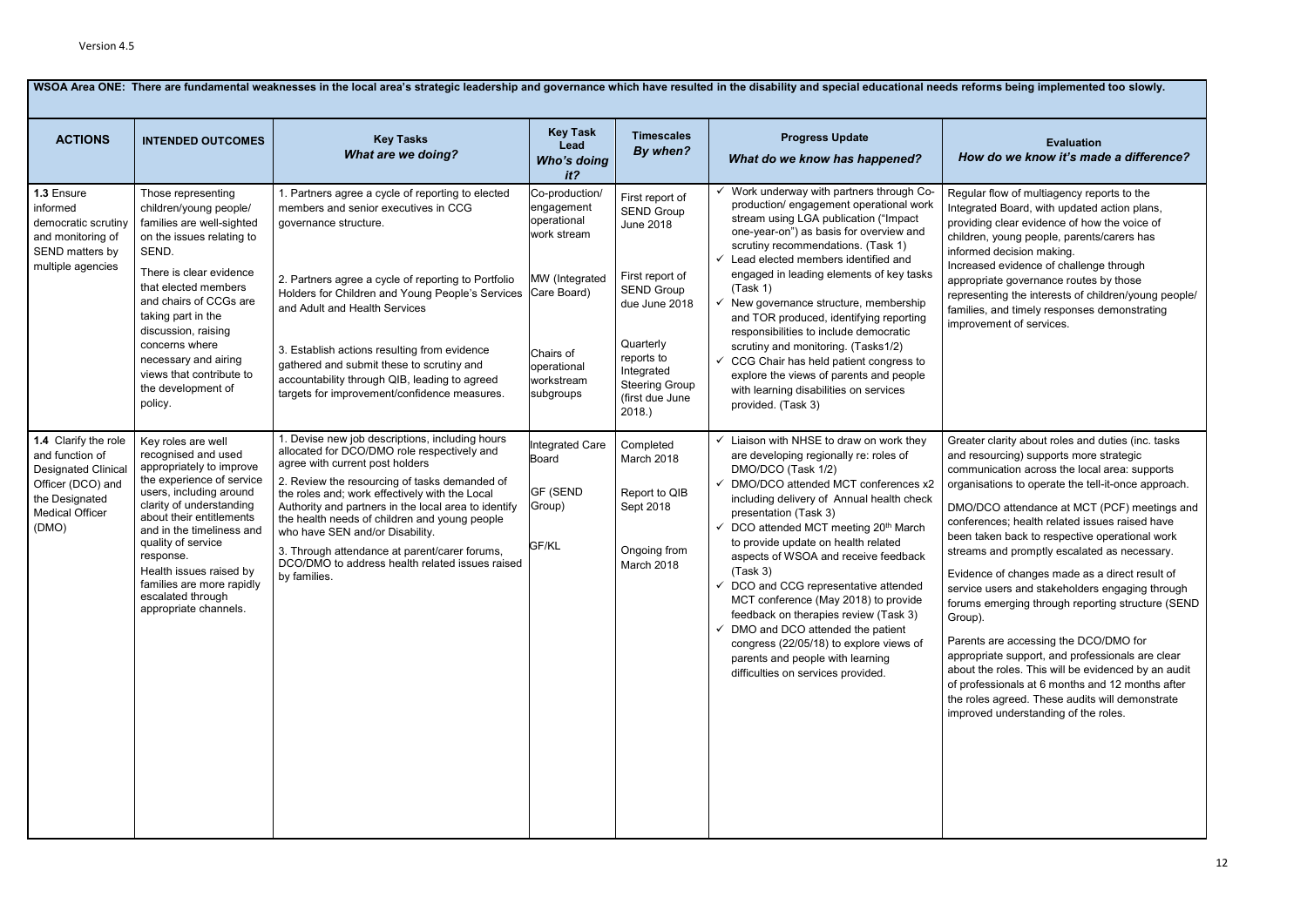### **Evaluation** *How do we know it's made a difference?*

ency performance indicators on revised ard and incorporated in quarterly reports ed to Integrated Children's Board.

on in the number of exclusions and ment in waiting times for access to health

| <b>ACTIONS</b>                                                                                                                                                                 | <b>INTENDED OUTCOMES</b>                                                                                                                                                                                              | <b>Key Tasks</b><br><b>What are we doing?</b>                                                                                                                                                                                                                                                                                                                                                                                                                                                                              | <b>Key Task</b><br>Lead<br><b>Who's doing</b><br>it <sub>2</sub>                                                                                                                                                                                                                                                                | <b>Timescales</b><br>By when?                                                                                          | <b>Progress Update</b><br>What do we know has happened?                                                                                                                                                                                                                                                                                                                                                                                                                                                                                                                                                                                                                                                                                                                                                                                     | <b>How do</b>                |
|--------------------------------------------------------------------------------------------------------------------------------------------------------------------------------|-----------------------------------------------------------------------------------------------------------------------------------------------------------------------------------------------------------------------|----------------------------------------------------------------------------------------------------------------------------------------------------------------------------------------------------------------------------------------------------------------------------------------------------------------------------------------------------------------------------------------------------------------------------------------------------------------------------------------------------------------------------|---------------------------------------------------------------------------------------------------------------------------------------------------------------------------------------------------------------------------------------------------------------------------------------------------------------------------------|------------------------------------------------------------------------------------------------------------------------|---------------------------------------------------------------------------------------------------------------------------------------------------------------------------------------------------------------------------------------------------------------------------------------------------------------------------------------------------------------------------------------------------------------------------------------------------------------------------------------------------------------------------------------------------------------------------------------------------------------------------------------------------------------------------------------------------------------------------------------------------------------------------------------------------------------------------------------------|------------------------------|
| 1.5 Better engage<br>leaders across all<br>settings to ensure<br>performance<br>indicators are<br>accurately<br>captured and<br>providers of<br>services are SEND<br>compliant | Improved leadership<br>understanding and<br>awareness at every level<br>directly positively affects<br>the experience of service<br>users.<br>• More opportunities are<br>generated for all<br>partners, demonstrated | 1. Target leaders of local settings to further<br>Quarterly<br>Access to<br>engage in the SEND reforms, including:<br>Services<br>reports<br>submitted to<br>Operational<br>school leaders including governors;<br>Work stream<br>Integration<br>principals of FE colleges and boards of<br>Board (first one<br>trustees or equivalent;<br>due July 18th)<br>managers of EY settings.<br>Health providers - GPs, 0-19 staff, Acute<br>1/3)<br>providers, CAMHS.                                                            | Outcomes of local area inspection and<br>summary of actions relating to written<br>statement of action shared with head<br>teachers (School Forum; Primary<br>Briefings, special school briefing, Durham<br>Association of Secondary Heads) -<br>Jan/Feb 2018. Updated June 2018 (Task<br>High Needs Review schools engagement, | Multiager<br>Dashboa<br>escalated<br>Reductio<br>improven<br>services                                                  |                                                                                                                                                                                                                                                                                                                                                                                                                                                                                                                                                                                                                                                                                                                                                                                                                                             |                              |
|                                                                                                                                                                                | through feedback at<br>front-line and through<br>strategic reporting.                                                                                                                                                 | 2. Audit of current communications mechanisms<br>and levels of engagement; establish new targets<br>to assess and monitor these.                                                                                                                                                                                                                                                                                                                                                                                           | QIB to monitor                                                                                                                                                                                                                                                                                                                  | September 2018                                                                                                         | Feb 2018. (Task 1)<br>$\checkmark$ Working group set up with meetings<br>(December 2017/January 2018/April                                                                                                                                                                                                                                                                                                                                                                                                                                                                                                                                                                                                                                                                                                                                  | Increase<br>complian<br>2.3) |
|                                                                                                                                                                                | • A more cohesive<br>system reduces to a<br>very low number<br>instances where service<br>users report<br>contradictory or<br>confusing information or<br>guidance.                                                   | 3. Define more explicit and relevant SEND<br>inclusion and health key performance indicators.<br>within revised performance dashboard<br>4. Undertake SEND audit for providers in health to<br>establish baseline understanding of statutory<br>responsibilities and to ensure standard operating<br>procedures are in place.<br>5. Ensure findings from all activities/audits above<br>are translated into recommendations as<br>necessary and reported through strategic<br>leadership structure to secure improvements. | <b>SEND Group</b><br><b>SEND Group</b><br><b>SEND Group</b>                                                                                                                                                                                                                                                                     | Dashboard in<br>use from<br>September 2017<br>To be<br>completed by<br>December 2018<br>Ongoing from<br>September 2018 | 2018) to define a Quality Health<br>Framework to engage all schools and<br>settings, with explicit SEND components.<br>Due to roll-out September 2018. (Task 3)<br>Work underway identifying suitable<br>✓<br>schools and settings to extend current<br>nurture provision, predominantly on<br>secondary school sites. (Task 1)<br>April 2018: review of SEMH provision;<br>review of residential special school<br>provision.<br>$\checkmark$ Health Send System audit circulated 14 <sup>th</sup><br>March to providers of health services,<br>deadline for completion 30th April 2018.<br>Respective action plans will be monitored<br>and challenged at CCG Quality Review<br>Groups. The outcome of the audit<br>determining services requiring additional<br>support and training regarding SEND and<br>EHCP report writing. (Task 4) |                              |

### **was being implemented too slowly.**

Increased understanding, support, challenge and compliance of SEND reforms in the Local Area (see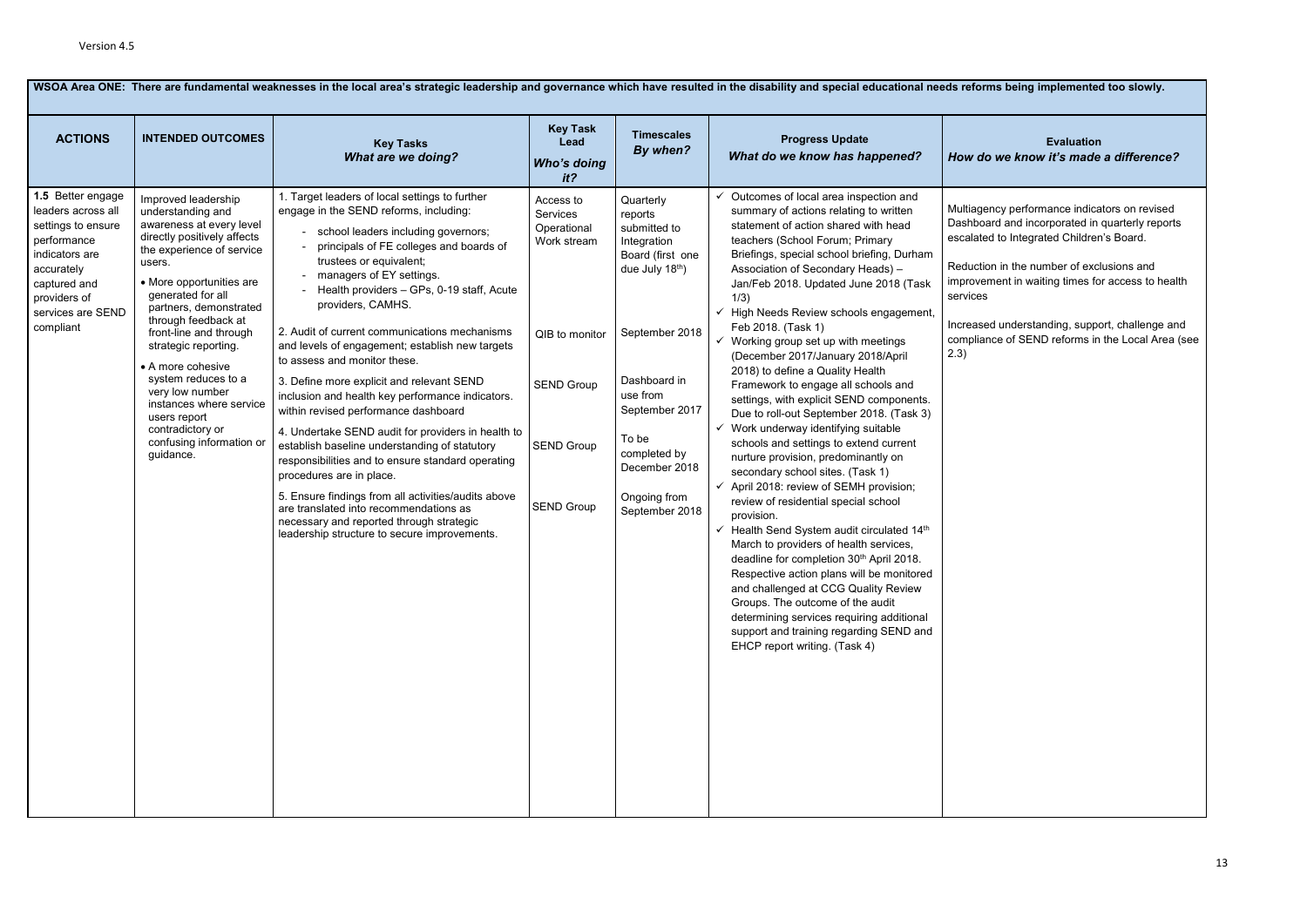**WSOA Area TWO: Leadership have an inaccurate view of the effectiveness of the local area. The analysis and use of performance information to tackle weaknesses in education, health and care outcomes are poor and there has been a lack of rigorous quality assurance and monitoring to inform decision-making.** 

### **Evaluation**  *How do we know it's made a difference?*

s use data within scorecards to challenge jencies at the QIB and in other meetings. be documented within the meeting

recard contains relevant information to teams to monitor and evaluate performance the reforms.

| <b>ACTIONS</b>                                                                                                                                                                                         | <b>INTENDED OUTCOMES</b>                                                                                                                                                                                                                                                                                                                                                                                                                                                                                                                                                                                                              | <b>Key Tasks</b><br><b>What are we doing?</b>                                                                                                                                                                                                                                                                                                                                                                                                                                                                                                                                                               | <b>Key Task Lead</b><br>Who's doing it?                                                                                                                            | <b>Timescales</b><br>By when?                                                                | <b>Progress Update</b><br>What do we know has happened?                                                                                                                                                                                                                                                                                                                                                                                                                                                                                                                                                                                                                                                                                                                                                                                                                                                                                                                                                                                                                      | How o                                                                                   |
|--------------------------------------------------------------------------------------------------------------------------------------------------------------------------------------------------------|---------------------------------------------------------------------------------------------------------------------------------------------------------------------------------------------------------------------------------------------------------------------------------------------------------------------------------------------------------------------------------------------------------------------------------------------------------------------------------------------------------------------------------------------------------------------------------------------------------------------------------------|-------------------------------------------------------------------------------------------------------------------------------------------------------------------------------------------------------------------------------------------------------------------------------------------------------------------------------------------------------------------------------------------------------------------------------------------------------------------------------------------------------------------------------------------------------------------------------------------------------------|--------------------------------------------------------------------------------------------------------------------------------------------------------------------|----------------------------------------------------------------------------------------------|------------------------------------------------------------------------------------------------------------------------------------------------------------------------------------------------------------------------------------------------------------------------------------------------------------------------------------------------------------------------------------------------------------------------------------------------------------------------------------------------------------------------------------------------------------------------------------------------------------------------------------------------------------------------------------------------------------------------------------------------------------------------------------------------------------------------------------------------------------------------------------------------------------------------------------------------------------------------------------------------------------------------------------------------------------------------------|-----------------------------------------------------------------------------------------|
| 2.1 Devise a<br>scorecard to<br>capture Key<br>Performance<br>information across<br>Education, Health<br>and Care<br>(This will include<br>information relating<br>to exclusions and<br>waiting times) | Improved focus of school<br>leaders and other<br>professionals on all<br>children and young<br>people with SEND, with<br>the following additional<br>features:<br>• Accurate information<br>based against tested<br>benchmarking.<br>Service leaders will<br>have the information<br>they need to make<br>decisions necessary<br>at an individual case<br>level to improve<br>services, including<br>timeliness of<br>response.<br>Children and young<br>$\bullet$<br>people report that they<br>are more aware of<br>their individualised<br>needs being<br>understood and<br>considered in<br>decision-making that<br>affects them. | 1. Identify and agree key performance indicators<br>(KPIs) for SEND across Education, Health and<br>Care, including waiting times for services,<br>exclusions and out-of-county placements.<br>2. Publish all KPIs to appropriate reporting<br>groups, across all partners, with a report-update<br>schedule agreed.<br>3. QIB to provide performance challenge to areas<br>that are underperforming.<br>4. Review of scorecard to ensure its consistent<br>use and contribution to a stronger dataset; trends<br>in provision understood by all partners, and<br>directly influencing joint commissioning. | Quality assurance<br>and standards<br>operational work-<br>stream<br><b>SEND Group</b><br>QIB<br>Quality assurance<br>and standards<br>operational work-<br>stream | End May<br>2018<br>End May<br>2018<br><b>June 2018</b><br>onwards<br>End<br>November<br>2018 | Draft scorecard circulated to SEND<br>Strategy and Accountability group (Nov.<br>2017); feedback received and Scorecard<br>developed in line with this. (Task 1).<br>Amended score card in use. (Tasks 1/2).<br>KPI's identified in Education at a school<br>level, incl SEND needs identification<br>trends, progress, attainment, attendance<br>and exclusion (Task 1).<br>KPIS's agreed in health including waiting<br>times (Task 1)<br>KPI's identified in Social Care Practice<br>including the identification of SEND in<br>Early Help, CiN, Child Protection and<br>Looked After Teams (Task 1)<br>KPI's identified in the EHCP process<br>✓<br>including 20 week compliance, response<br>compliance from Education, Health and<br>Care Partners (Task 1/2)<br>QIB established as part of new<br>✓<br>Governance and Accountability<br>Framework ensuring that<br>commissioning/service planning is<br>influenced by performance outcomes.<br>(Task 3/4)<br>Multi-point scrutiny offered through<br>✓<br>separate Education, Health and Care<br>frameworks. (Task 4) | Partners<br>other age<br>This will I<br>minutes.<br>The scor<br>enable te<br>against th |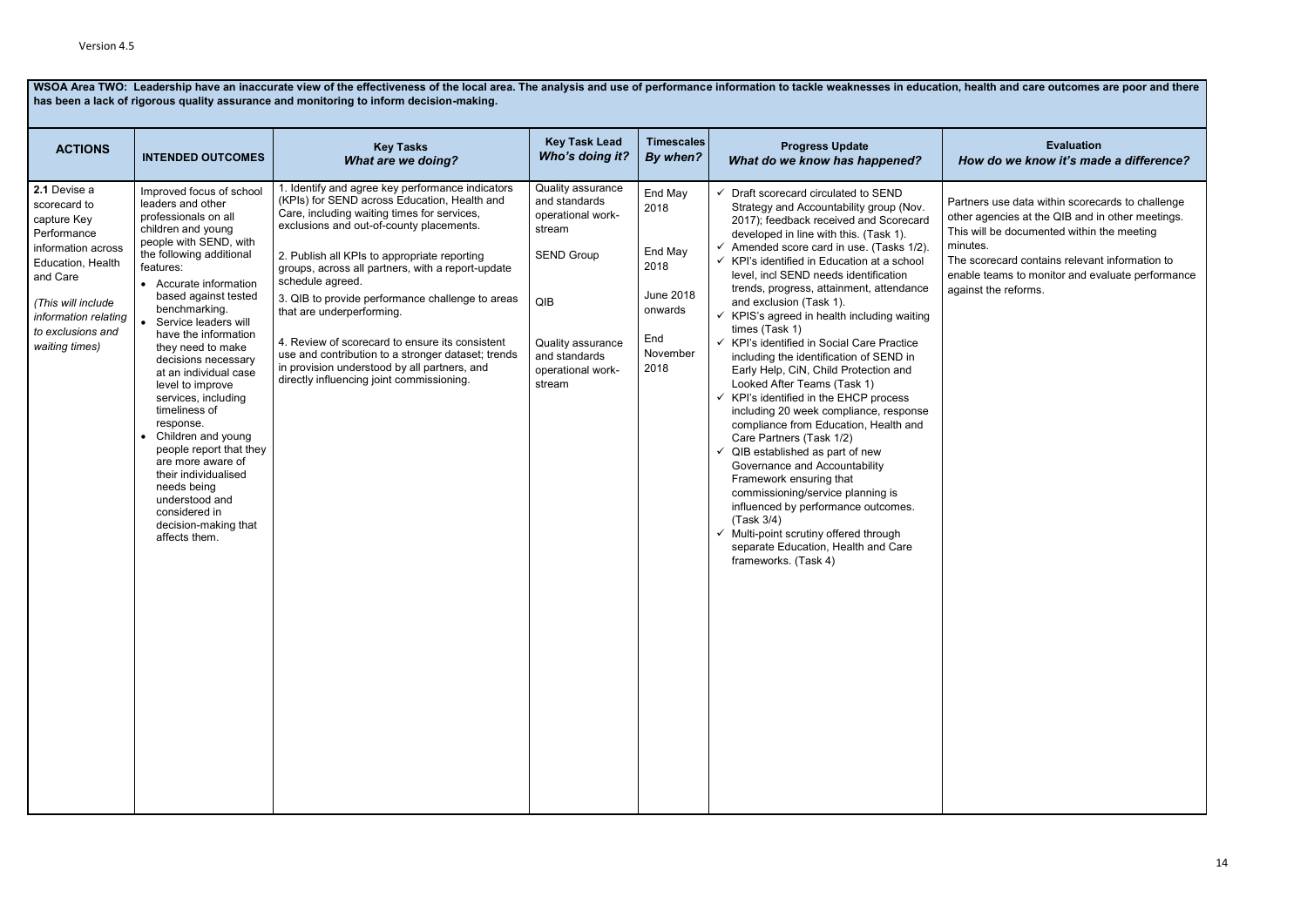**WSOA Area TWO: Leadership have an inaccurate view of the effectiveness of the local area. The analysis and use of performance information to tackle weaknesses in education, health and care outcomes are poor and there has been a lack of rigorous quality assurance and monitoring to inform decision-making.**

**ACTIONS INTENDED OUTCOMES Key Tasks** *What are we doing?* **Key Task Lead** *Who's doing it?* **Timescales** *By when?* **Progress Update** *What do we know has happened?* **Evaluation**  *How do we know it's made a difference?* **2.2** Improve analysis of needs and outcome trends for children and young people with SEND across Education Health and Care, and use these more explicitly to inform commissioning. Children, young people and families experience quicker and more effective services because the commissioning of these more directly reflects the relevant local picture. Commissioning budgets are used effectively, with the result that overlong waiting times and other negative experiences reduce over time due to more resource in the system. 1. Identify resources from Education, Health and care to fund an audit, leading to publication of an annual SEND Education, Health and Care needs and outcomes analysis. 2. Undertake the audit to ensure that current and future needs are identified. 3. Use outcomes to inform joint commissioning, with improved experiences recorded in areas of identified need. 4. Publish the needs and outcomes analysis on the Local Offer, highlighting improvements and areas still requiring development. 5. Monitoring of priority indicators (outcomes) through performance Local Area score card, priority indicators include: 5% reduction in out of county placements 2018-19 10% reduction in out of county placement 2019-20 15% reduction in out of county placement 2020-21 90% of EHCP's being completed within 20 weeks Monitoring, enquiry and support (as required) response for all schools outside County average for FTEx and PEx for young people with SEND. Monitoring, enquiry and support response for all schools that have over 2 (repeat) FTEx of children with SEND over a term or 3 within a year. Reduction in waiting time for therapeutic services including Speech and Language Therapy Physiotherapy and Occupational Therapy) to 6 weeks Reduction in waiting time to Social Communication Assessment Team to 12 weeks 0.1% of population, increased uptake of Personal Health Budgets by 2018/19. SEND status known in all CYPS newly opened case load loads, including Early Help, Young people who have offended, Children in Need, Child Protection, Looked After. Participation in Education, Employment or Training – 85% or better. Known destination of learners at post-16: 97%. Volume of supported internships increased by 10% annually over a period of 3 years. SEND Group SEND group Joint Commissioning Group for Children SEND group Integrated Steering Group to monitor Audits to commence Sept 2018 Sept 2019 Work underway to match System knowledge of Children and Young (Task 1)  $\checkmark$  Progress work with NHS Digital to establish health activity related specifically to the SEND cohort, to improve effective commissioning. (Task 1)  $\checkmark$  Progress with new Social Care System. (Task 1) ✓ High Needs Review (HNR) conducted and concluded with NDTi (Oct 17 to Jan 18), published on Local Offer including Review of out-of-area placements. (Task 4)  $\checkmark$  Work with stakeholders to reduce number of exclusions. (Task 3)  $\checkmark$  Work with stakeholders and parent groups to reduce the high number of outof-county placements (Task 2/3) ✓ Review of Social Communication and Interaction Needs (incl Autism) concluded Oct. 2017 - recommendations and actions to be addressed in Quality Assurances and Standards subgroup and Access to Services Subgroup Needs analysis in Local Area Planning determining strengths and gaps in the Local Offer (commissioning and service planning), with prompt/timely action taken to address areas requiring improvement. This will be seen in the minutes of meetings and in actions that have been taken to improve services. Needs identification and response published on the Local Offer.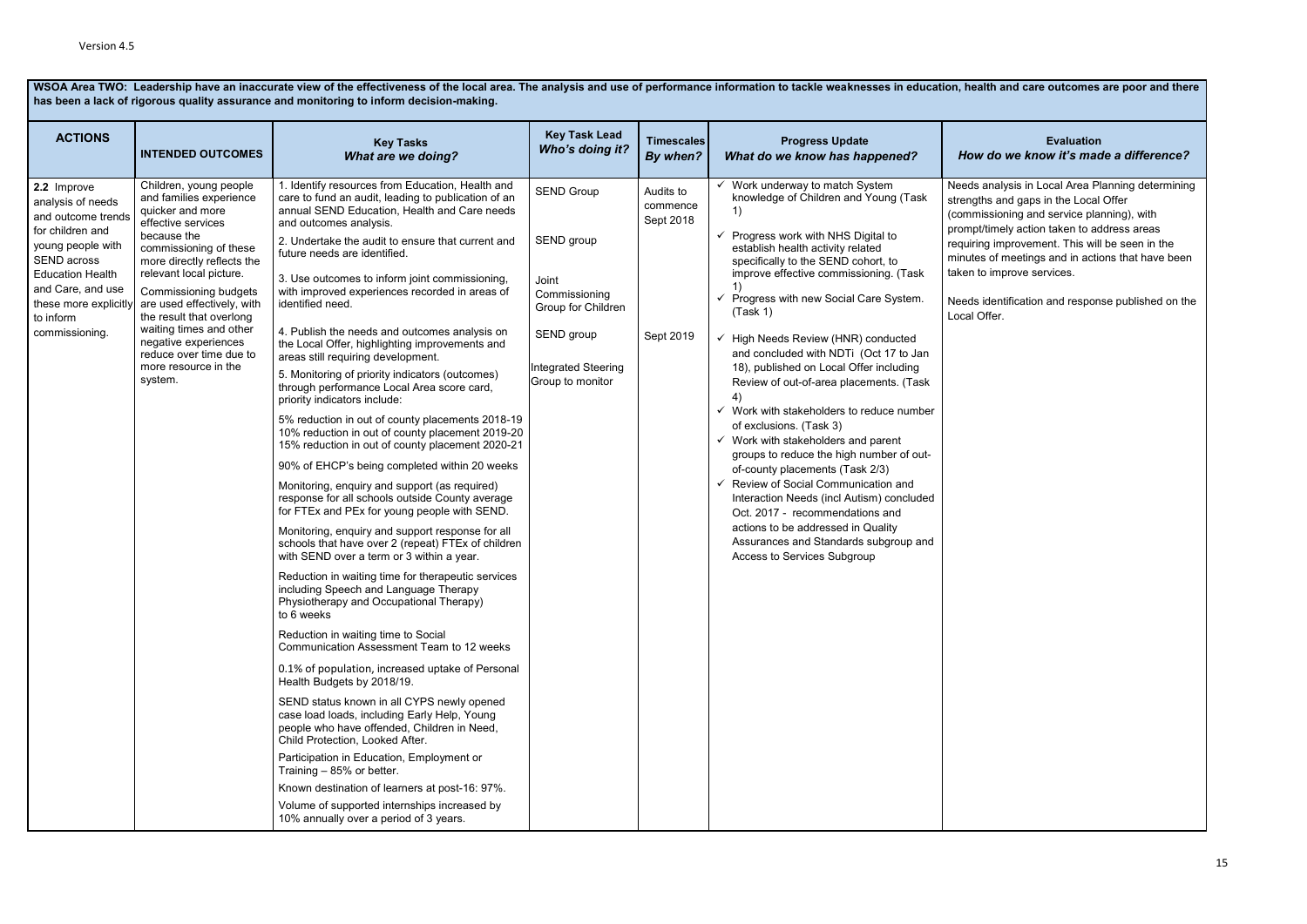WSOA Area TWO: Leadership have an inaccurate view of the effectiveness of the local area. The analysis and use of performance information to tackle weaknesses in education, health and care outcomes are poor and there **has been a lack of rigorous quality assurance and monitoring to inform decision-making.**

**ACTIONS INTENDED OUTCOMES Key Tasks** *What are we doing?* **Key Task Lead** *Who's doing it?* **Timescales** *By when?* **Progress Update**  *What do we know has happened?* **Evaluation** *How do we know it's made a difference?* **2.3** Establish a quality assurance process for education health and care plans As the quality of EHCPs improve, children and young people with EHCPs, and their families, report on their more positive experiences. Providers of services work more consistently to higher standards, and service users are clearer about their entitlements, including understanding when and in what ways these fall short. Strategic oversight of an improved QA process ensures swift action is taken in the event of shortcomings. 1. Co-produce a SEND support Quality Assurance (QA) template, through the Communities of learning. 2. Conduct a benchmarking of SEND support assessment across all COLs 3. Develop integrated quality assurance processes for EHCPs, led by weekly multiagency panels with clear terms of reference. 4. Formalise escalation processes through the Quality Assurance and Standards Workstream for EHCPs that do not meet quality standards 5. Ensure providers of services have standard operating procedures in place relating to SEND and internal QA processes to meet statutory requirements of EHCPs by undertaking a Health System SEND Audit. 6. Health Provider workforce development to be determined by Health SEND System Audit 7. Providers in health to keep monthly tracking information of EHCP requests for information, to ensure internal QA systems and processes are in place; monitored by DCO to ensure themes for improvement are identified. 8. Ensure timely and accurate reporting to strategic leadership on quality of EHCPs. Quality assurance and standards operational workstream SEND Group Quality assurance and standards operational workstream DMO **DCO** SEND Group **Completed** April 2018 **Completed** April 2018 May 2018 July 2018 From July 2018 Oct 2018 **Quarterly** As a result of the co-produced multiagency QA exercise, a revision of the EHCP template has taken place (incl. greater emphasis on PfA outcomes) - Jan 2018)  $\checkmark$  Multi-agency meeting – (05/03/18) to formalise and review quality checks of information requested and provided through the EHC needs assessment. Comprehensive, multiagency EHCP report on x 20 case files sampled in February 2018 to be presented at Quality Board.to ensure findings shared and recommendations agreed EHCP audit group to be replaced by weekly multiagency EHCP quality assurance panels to all new EHCP – meeting 24th April 2018 to discuss planning. Sample of EHCPs externally monitored by DfE/NHS England (May 2018) System approach to quality assurance ensures that the production of new EHCPs is informed by accurate needs assessment that leads to measureable improvements in outcome planning. The quality of EHCPs as measured in the quality assurance panels shows improvement. **2.4** Establish a process for quality assurance of services accessed by SEND patients to ensure consistent service and inform commissioning decisions Providers of services work more consistently to higher standards, and service users are clearer about their entitlements, including understanding when and in what ways these fall short. Children, young people and families will experience quicker and more effective services Strategic oversight of an improved QA process ensures swift action is taken in the event of shortcomings. 1. Monthly reports from CCG business intelligence unit to be provided to Integrated Children's Steering Group covering priority areas, including waiting times. 2. An escalation process to be set up to address issues in services that do not meet required standards. 3. Systematic data analysis will support decision making, and inform joint commissioning. 4. Development of a new 'customer-insight' approach to measuring the value and outcomes of services from a service-user perspective. Joint Commissioning **Operational** workstream Co-production workstream May 2018 June 2018  $\checkmark$  Escalation plan for children's therapy services (SALT, OT and Physiotherapy), CaMHS and Mediquip are currently being drafted and agreed with CCG leads and contract managers to ensure clear routes and contact points are in place for concerns to be raised.  $\checkmark$  NECS BI are developing reports for use across Durham, Darlington and Tees CCGs to provide commissioners with assurance around the quality of services.  $\checkmark$  Engagement with the Institute for Customer Services and 'Deliberata' to design a more modern service-user driven needs analysis. Project proposal with 'Deliberata'. Parents and children/young people report that the process of obtaining an EHCP has led to improved outcomes and services. This will be evidenced by feedback from parents and a reduced number of concerns/complaints.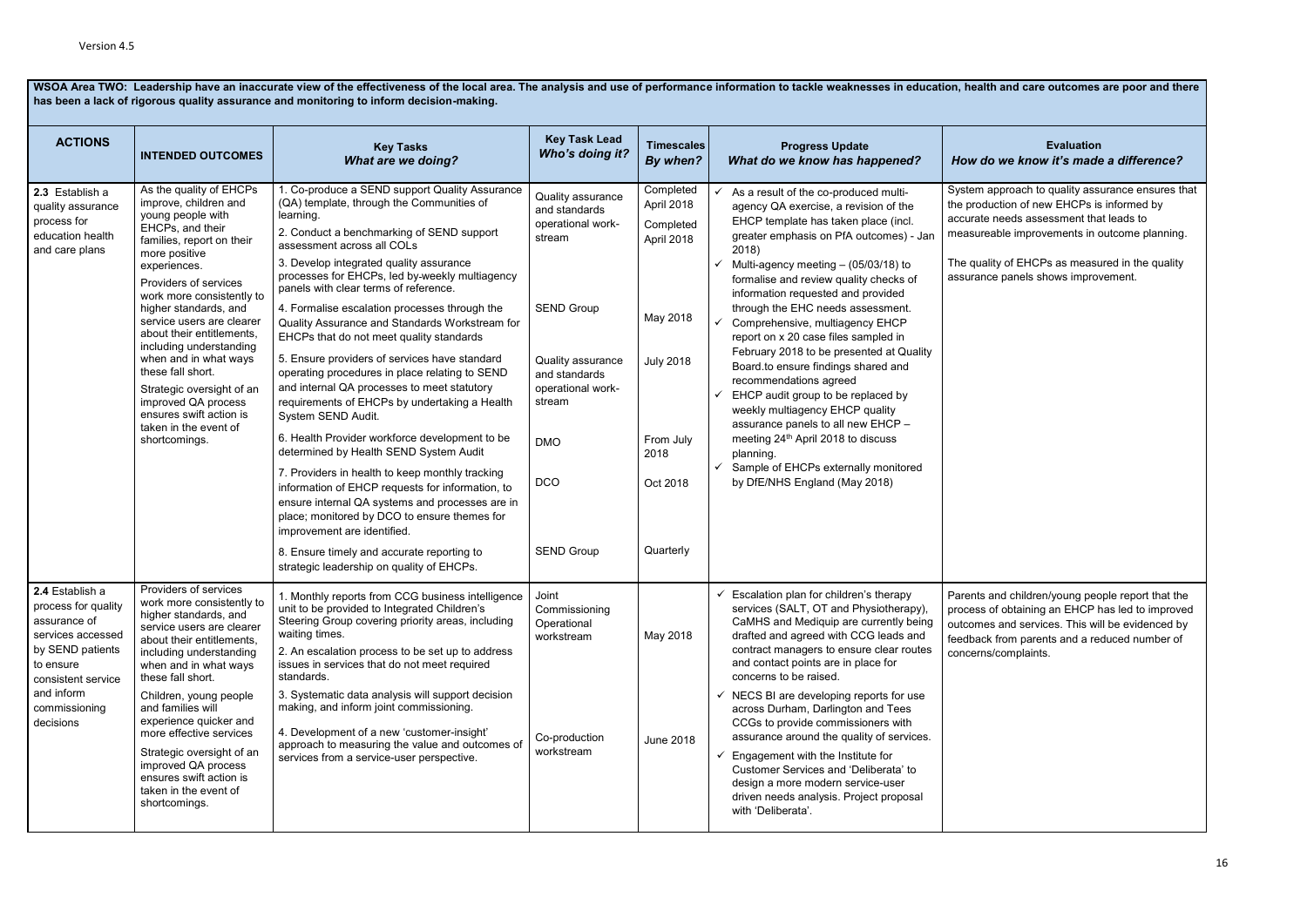WSOA Area TWO: Leadership have an inaccurate view of the effectiveness of the local area. The analysis and use of performance information to tackle weaknesses in education, health and care outcomes are poor and there has b **has been a lack of rigorous quality assurance and monitoring to inform decision-making.**

### **Evaluation** *How do we know it's made a difference?*

e understanding of the effectiveness of the ea in comparison to identified benchmark ported through QIB and responses to je taken up and addressed in a timely

view shows a positive benchmarking

| <b>ACTIONS</b>                                       | <b>INTENDED OUTCOMES</b>                                                                                                                                                                                                                                                                                                                                                                      | <b>Key Tasks</b><br><b>What are we doing?</b>                                                                                                                                                                                                                                                                                                                                                                   | <b>Key Task Lead</b><br>Who's doing it?                                                                                                                              | <b>Timescales</b><br>By when?      | <b>Progress Update</b><br>What do we know has happened?                                                                                                                                                                                                                                                                                                                                                                                                                                                                                                                                                                                                                                                                                                                                                                          | How do                                                                            |
|------------------------------------------------------|-----------------------------------------------------------------------------------------------------------------------------------------------------------------------------------------------------------------------------------------------------------------------------------------------------------------------------------------------------------------------------------------------|-----------------------------------------------------------------------------------------------------------------------------------------------------------------------------------------------------------------------------------------------------------------------------------------------------------------------------------------------------------------------------------------------------------------|----------------------------------------------------------------------------------------------------------------------------------------------------------------------|------------------------------------|----------------------------------------------------------------------------------------------------------------------------------------------------------------------------------------------------------------------------------------------------------------------------------------------------------------------------------------------------------------------------------------------------------------------------------------------------------------------------------------------------------------------------------------------------------------------------------------------------------------------------------------------------------------------------------------------------------------------------------------------------------------------------------------------------------------------------------|-----------------------------------------------------------------------------------|
| 2.5 Benchmarking<br>of SEND reform<br>implementation | The Local Area is aware<br>of its position in relation<br>to other areas when<br>reviewing and evaluating<br>the effectiveness of its<br>functioning; it uses this<br>understanding to<br>challenge all partners in<br>order to improve aspects<br>of provision and<br>leadership, and to identify<br>where peer learning<br>opportunities will inform<br>and improve its decision<br>making. | 1. To complete and report the CDC diagnostic<br>checklist results, and conduct 6 monthly reviews.<br>2. Undertake peer challenge using the NE SEND<br>peer network.<br>3. Share good practice and facilitate discussions<br>regionally within NHSE<br>4. Report on SEND reform implementation to<br>Integrated Children's Steering Group and agree<br>action where self-evaluation identifies deficit<br>areas. | 1, Quality<br>Assurance and<br><b>Standards Work</b><br>Stream<br>2. Quality<br>Assurance and<br>Standards<br>Workstream<br>3.SEND Group<br>4. DMO and SEND<br>Group | 6 monthly<br>Dec 2018<br>6 monthly | Outcomes of High Needs Review, and<br>$\checkmark$<br>Social Communication and Interaction<br>(incl Autism Spectrum Disorder) therapies<br>review have been reported to inform a<br>revised SEF for the Local Area.<br>Detailed WSoA response to the SEND<br>✓<br>inspection outcome letter covering all<br>identified areas of development.<br>Engagement with regional peer network<br>to enable improved local benchmarking;<br>(additional support to be commissioned<br>from the DfE (Cath Hitchin) and Council<br>for Disabled children).<br>Arranged contact with Leeds Local Area<br>$\checkmark$<br>to determine effective ways to engage<br>with user experience<br>$\checkmark$ NHSE SEND support group established<br>including representation from regional<br>DCO/DMOs- SEND Bulletins/briefings<br>made available | Accurate<br>local are<br>areas re<br>challeng<br>manner.<br>Peer rev<br>position. |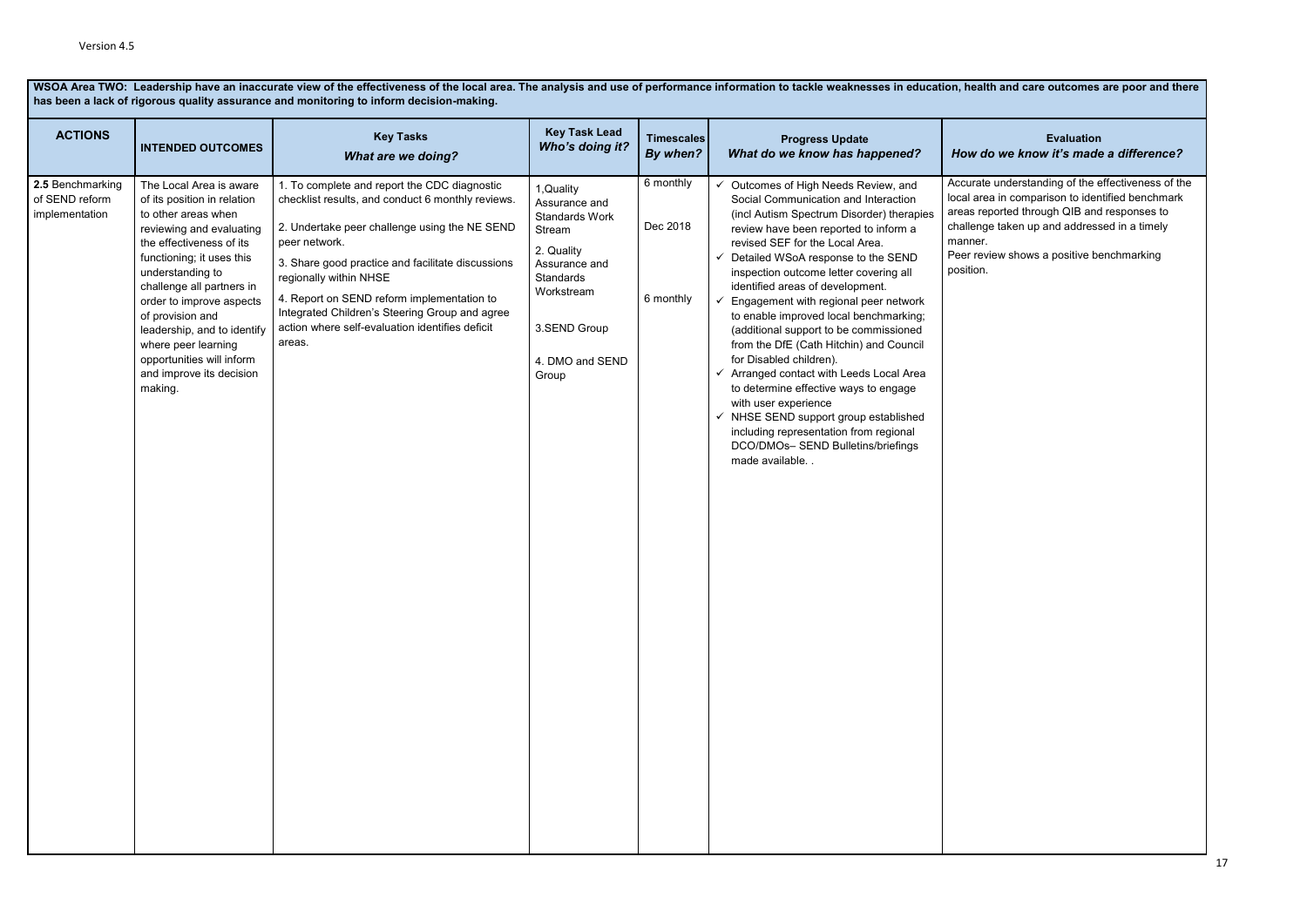### **Evaluation**  *How do we know it's made a difference?*

blished Joint Commissioning Operational ship board determining good strategic sioning and the review of contract impact, regularly to QIB and Integrated Children's Group.

contractual arrangements (for example with p) mean most commonly ordered

s/equipment are now more easily available l "buffer stores".

are commissioning via the commissioning commissioned services are more

atically reviewed and in line with the needs nent.

|                                                                                                                                | for children and young people who have SEN and/or Disabilities.                                                                                                                                                                                                                                                                                                                                                                                                                                                                                                                 |                                                                                                                                                                                                                                                                                                                                                                                                                             |                                                                                                                                                                   |                                                              |                                                                                                                                                                                                                                                                                                   |                                                                                                                                                           |  |  |
|--------------------------------------------------------------------------------------------------------------------------------|---------------------------------------------------------------------------------------------------------------------------------------------------------------------------------------------------------------------------------------------------------------------------------------------------------------------------------------------------------------------------------------------------------------------------------------------------------------------------------------------------------------------------------------------------------------------------------|-----------------------------------------------------------------------------------------------------------------------------------------------------------------------------------------------------------------------------------------------------------------------------------------------------------------------------------------------------------------------------------------------------------------------------|-------------------------------------------------------------------------------------------------------------------------------------------------------------------|--------------------------------------------------------------|---------------------------------------------------------------------------------------------------------------------------------------------------------------------------------------------------------------------------------------------------------------------------------------------------|-----------------------------------------------------------------------------------------------------------------------------------------------------------|--|--|
| <b>ACTIONS</b>                                                                                                                 | <b>INTENDED OUTCOMES</b>                                                                                                                                                                                                                                                                                                                                                                                                                                                                                                                                                        | <b>Key Tasks</b><br><b>What are we doing?</b>                                                                                                                                                                                                                                                                                                                                                                               | <b>Key Task Lead</b><br>Who's doing it?                                                                                                                           | <b>Timescales</b><br>By when?                                | <b>Progress Update</b><br>What do we know has happened?                                                                                                                                                                                                                                           | How                                                                                                                                                       |  |  |
| 3.1 Establish clear<br>governance<br>procedures for<br>commissioning<br>services for<br>children and young<br>people with SEND | Children, young people<br>and families experience<br>quicker and more<br>effective services<br>because the<br>commissioning of these is<br>more tightly governed,<br>leading to more effective<br>processes.<br>Questions and<br>challenges are raised<br>sooner and with more<br>effect, so that solutions<br>are more immediately<br>forthcoming.<br>In the event that<br>commissioning budgets<br>go further, waiting times<br>and other negative<br>experiences would begin<br>to reduce and would<br>continue to do so over<br>time due to more<br>resource in the system. | 1. Co-production, with families, and delivery of a<br>Joint Commissioning Plan<br>2. Performance management framework to be set<br>up for all commissioned contracts covering KPI in<br>all areas including:<br>accessibility to service,<br>$\sim$<br>service user experience, and<br>outcomes<br>3. Develop, as co-production with families, an<br>escalation plan for all commissioned services to<br>monitor contracts. | Joint<br>Commissioning<br>Group for Children<br>Joint<br>Commissioning<br>Group for Children<br>Quality assurance<br>and standards<br>operational work-<br>stream | Sept 2018<br>Review -<br>Sept 2019<br>Sept 2018<br>Sept 2018 | ✓ Update of current Joint Commissioning<br>Plan Review begun. (Task 1)<br>Improvements in the interface between<br>health commissioning and children's<br>commissioning written into the<br>Governance Framework; joint<br><b>Commissioning Operational Partnership</b><br>Board set up. (Task 1) | An estab<br>Partners<br>commiss<br>reports r<br>Steering<br>Altered o<br>Mediquip<br>products<br>via local<br>Services<br>group; co<br>systema<br>assessm |  |  |
|                                                                                                                                |                                                                                                                                                                                                                                                                                                                                                                                                                                                                                                                                                                                 |                                                                                                                                                                                                                                                                                                                                                                                                                             |                                                                                                                                                                   |                                                              |                                                                                                                                                                                                                                                                                                   |                                                                                                                                                           |  |  |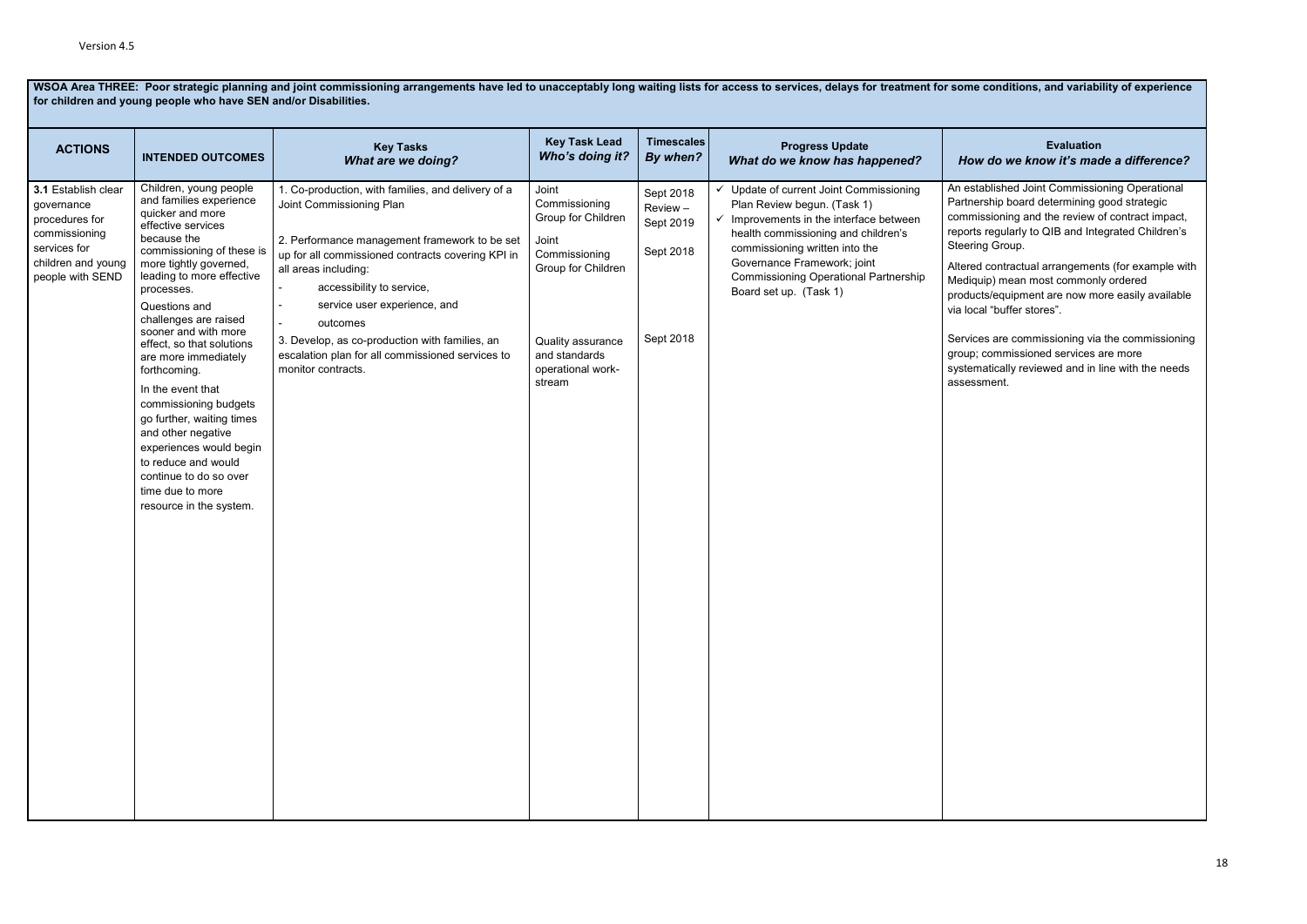**for children and young people who have SEN and/or Disabilities. ACTIONS INTENDED OUTCOMES Key Tasks** *What are we doing?* **Key Task Lead** *Who's doing it?* **Timescales** *By when?* **Progress Update**  *What do we know has happened?* **Evaluation**  *How do we know it's made a difference?* **3.2** Review children's therapy services (SALT, **Occupational** Therapy (OT) and Physiotherapy) across Health and Education to ensure robust services in place to meet need and reduce waiting times Waiting times reduce to an acceptable level, as determined by national and regional benchmarking. Service user experience improves and this is reported back through the Access to Services workstream group. 1. Performance data on waiting times for therapy services will be made available throughout the Governance Structure. 2. Qualitative feedback will be sought from service users and their families 3. Monitoring through scorecard analysis ensuring contract performance maintains local area KPIs; where performance falls below contract standards the Integrated Steering Group provides challenge and escalation to the Joint Commissioning Group, 4. Work in hand to ensure services are equitable across County Durham, with revised paediatric contracts, and better investigation of parental concerns about equipment. 5. Clear advice on the Local Offer to families about accessing services and equipment. 6. Escalation plans for children's therapy (SALT, OT and Physiotherapy) services, CAMHS and Mediquip to ensure they are appropriately monitored at contract meetings. Quality assurance and Standards workstream Access to Services workstream Access to Services workstream & Joint Commissioning Group Joint Commissioning **Group** Co-production/ engagement workstream Access to Services & Chair of Joint Commissioning **Group** June 2018 Sept 2018 June 2018 July 2018 July 2018 June 2018 Joint review of therapies conducted action plan produced in line with recommendations.  $\checkmark$  A two day rapid improvement event took place in October 2017 whereby stakeholders were invited to discuss the three children's therapies, Speech and Language (SALT), Occupational Therapy (OT) and Physiotherapy.  $\checkmark$  A number of themed action plans have been produced as a result of the rapid improvement event and are being progressed. Action plans have been reviewed and updated at two Task and Finish Groups held on the 15 November 2017 and 9 January 2018.  $\checkmark$  A specific engagement work plan, led by the CCGs, is in place and in the process of implementation.  $\checkmark$  Escalation plan for children's therapy services (SALT, OT and Physiotherapy). CAMHS and Mediquip currently being drafted and agreed with CCG leads and contract managers to ensure clear routes and contact points are in place for concerns to be raised.  $\checkmark$  As part of the contracting process, the service specification has been undergoing review to be varied into the appropriate provider's main contract.  $\checkmark$  Work begun on access to equipment and therapy provision in schools, joint commissioning of therapy services. Commissioned therapy providers meet KPIs. Service user confidence improved in the Local Offer measured through systematic consultation and review. Clear improvements in equitable access to paediatric therapies across Co Durham reported by users. Children's physiotherapy contract now changed enabling open access for children/young people/ families across Durham and Darlington. There is equitable access to children's physiotherapy for children across the county.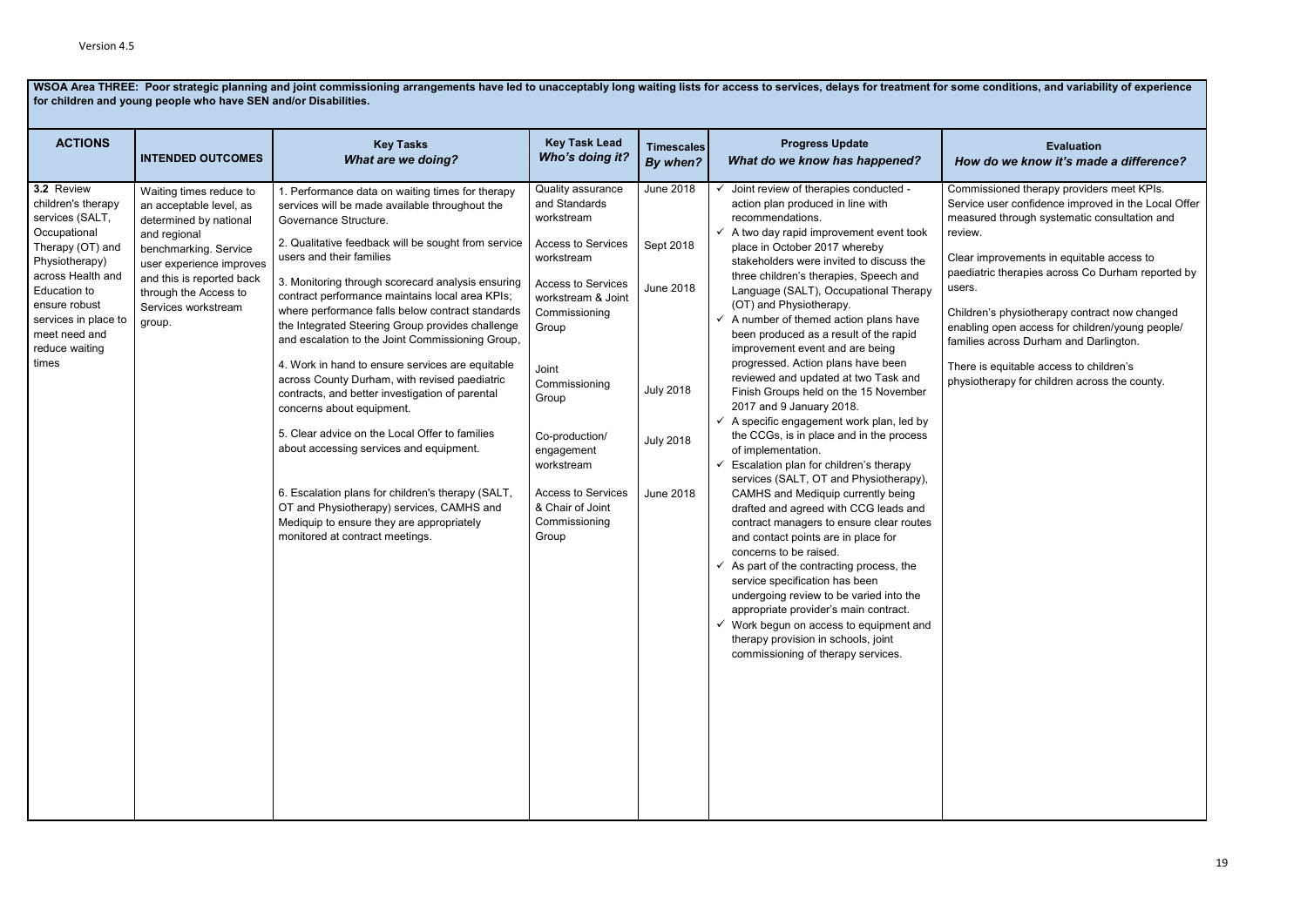### **Evaluation**  *How do we know it's made a difference?*

on in backlog of assessment waiting times.

times in line with Local Area KPIs

atisfaction levels increase

d information on Local Offer about how to equipment, in accordance with specialist rom Occupational Therapists. Clearer now for families to know who to contact if ve problem (example: Mediquip advice

or Personal Health Budgets has been  $\mathsf{d}$ 

d lead officer for Personal Health Budgets actively promoting Personal Health

s are aware of the Short Breaks Criteria and access leisure opportunities.

| for children and young people who have SEN and/or Disabilities.                                                                                                                                                   |                                                                                                                                                                                                                                                                                                                                                                                        |                                                                                                                                                                                                                                                                                                                                                                                                                                                                                                                                                                                                                                                                                             |                                                                                                                                                                             |                                                                     |                                                                                                                                                                                                                                                                                                                                                                                                                                                                                                                                                                                                                                                                                                                                                                                     |                                                                                                                                                                         |  |
|-------------------------------------------------------------------------------------------------------------------------------------------------------------------------------------------------------------------|----------------------------------------------------------------------------------------------------------------------------------------------------------------------------------------------------------------------------------------------------------------------------------------------------------------------------------------------------------------------------------------|---------------------------------------------------------------------------------------------------------------------------------------------------------------------------------------------------------------------------------------------------------------------------------------------------------------------------------------------------------------------------------------------------------------------------------------------------------------------------------------------------------------------------------------------------------------------------------------------------------------------------------------------------------------------------------------------|-----------------------------------------------------------------------------------------------------------------------------------------------------------------------------|---------------------------------------------------------------------|-------------------------------------------------------------------------------------------------------------------------------------------------------------------------------------------------------------------------------------------------------------------------------------------------------------------------------------------------------------------------------------------------------------------------------------------------------------------------------------------------------------------------------------------------------------------------------------------------------------------------------------------------------------------------------------------------------------------------------------------------------------------------------------|-------------------------------------------------------------------------------------------------------------------------------------------------------------------------|--|
| <b>ACTIONS</b>                                                                                                                                                                                                    | <b>INTENDED OUTCOMES</b>                                                                                                                                                                                                                                                                                                                                                               | <b>Key Tasks</b><br><b>What are we doing?</b>                                                                                                                                                                                                                                                                                                                                                                                                                                                                                                                                                                                                                                               | <b>Key Task Lead</b><br>Who's doing it?                                                                                                                                     | <b>Timescales</b><br>By when?                                       | <b>Progress Update</b><br>What do we know has happened?                                                                                                                                                                                                                                                                                                                                                                                                                                                                                                                                                                                                                                                                                                                             | How do                                                                                                                                                                  |  |
| 3.3 Complete<br>Autism pathway<br>review to ensure<br>children are not<br>waiting excessively<br>for assessment                                                                                                   | Waiting times reduced to<br>an acceptable level, as<br>determined by national<br>and regional<br>benchmarking. All<br>therapy services will be<br>90% compliant against<br>referral to assessment -<br>6 weeks, referral to<br>treatment - 12 weeks.<br>Service user experience<br>improves and this is<br>reported back through the<br><b>Access to Services</b><br>workstream group. | 1. Immediate remedial response to address<br>unacceptable waiting times in the SCAT<br>assessment process<br>2. (RPIW) - Medium to long term system<br>improvement to SCAT processes to be<br>undertaken with all stakeholders<br>3. Action arising from the (RPIW) will be<br>implemented by the Joint Commissioning Group<br>for Children<br>4. New specification has been agreed for autism<br>assessment service - children will start their<br>assessment within 12 weeks of referral to the<br>autism team.                                                                                                                                                                           | <b>Gill Findley</b><br>Alison Ayres<br>Joint<br>Commissioning<br>Group for Children<br>Donna Sweet                                                                          | March<br>2018<br>March 2018<br><b>June 2018</b><br><b>July 2018</b> | Short term and current funding has been<br>reinstated and allocated to provide a<br>rapid assessment response to reduce the<br>current high volume of children on SCAT<br>waiting lists.<br>Service user feedback to be gathered at<br>✓<br>the end of rapid assessment process<br>3 day Kaizen Workshop completed;<br>(30th, 31st January and 1st February).<br>CCG Executive in Common paper<br>$\checkmark$<br>presented on 27 February 2018<br>recommendations approved<br>✓<br>Waiting list initiative to be delivered by<br>TEWV to bring waiting times down to<br>acceptable level<br>Waiting list of 389 C/YP requiring<br>✓<br>assessment for ASD will be cleared by<br>August 2019.<br>Additional resources have been allocated<br>✓<br>to address the increasing demand. | Reduction<br>Waiting ti<br>Family sa                                                                                                                                    |  |
| 3.4 Provide<br>families with<br>information on how<br>they can access<br>services over and<br>above the<br>universal service<br>offer - for example<br>Personal Health<br>Budgets (PHBs) &<br><b>Short Breaks</b> | Clear and systematic<br>cross-service<br>communications in place,<br>fully reflected in the Local<br>Offer, ensuring children/<br>young people/families are<br>more aware of access to<br>discrete services and any<br>entitlements they have.                                                                                                                                         | 1. Clear guidance information on Personal Health<br>Budgets to be made available on Local Offer in<br>consultation with families.<br>2. Recruitment to be made to Continuing Health<br>Care team, to provide specialist understanding of<br>PHBs for children.<br>3. Mediquip provision requires clarification,<br>ensuring engagement with parents is undertaken<br>regarding access to the service.<br>4. Wheelchair Service provision requires<br>clarification, ensuring engagement with parents is<br>undertaken regarding access to the service.<br>5. Publish the findings of the short breaks review<br>including the co-produced methodology<br>6. Implement the Short Break Offer | <b>Access to Services</b><br>work stream<br>CCG / DCO<br>Access to Services<br>work stream<br>Access to Services<br>work stream<br><b>Access to Services</b><br>work stream | <b>July 2018</b><br><b>July 2018</b><br>May 2018                    | Access to Services work stream<br>meetings dates arranged<br>Engagement with parents regarding<br>✓<br>equipment is included in the wider<br>engagement plan for Children's<br>Therapies as it is acknowledged that the<br>same families will be accessing both<br>services.<br>Training for frontline staff (social workers<br>✓<br>and health staff) to enable meaningful<br>discussion around PHBs with families.<br>Flyers created to be left with parents to<br>✓<br>ensure they are aware that they can<br>request assessment for Continuing<br>Health Care at any time.<br>Improve knowledge and understanding of<br>✓<br>continuing healthcare offer amongst<br>wider professionals eg, CAMHS                                                                               | Improved<br>access e<br>advice fro<br>advice no<br>they have<br>leaflet).<br>Target for<br>achieved.<br>Identified<br>in post, a<br>Budgets.<br>Families a<br>how to ac |  |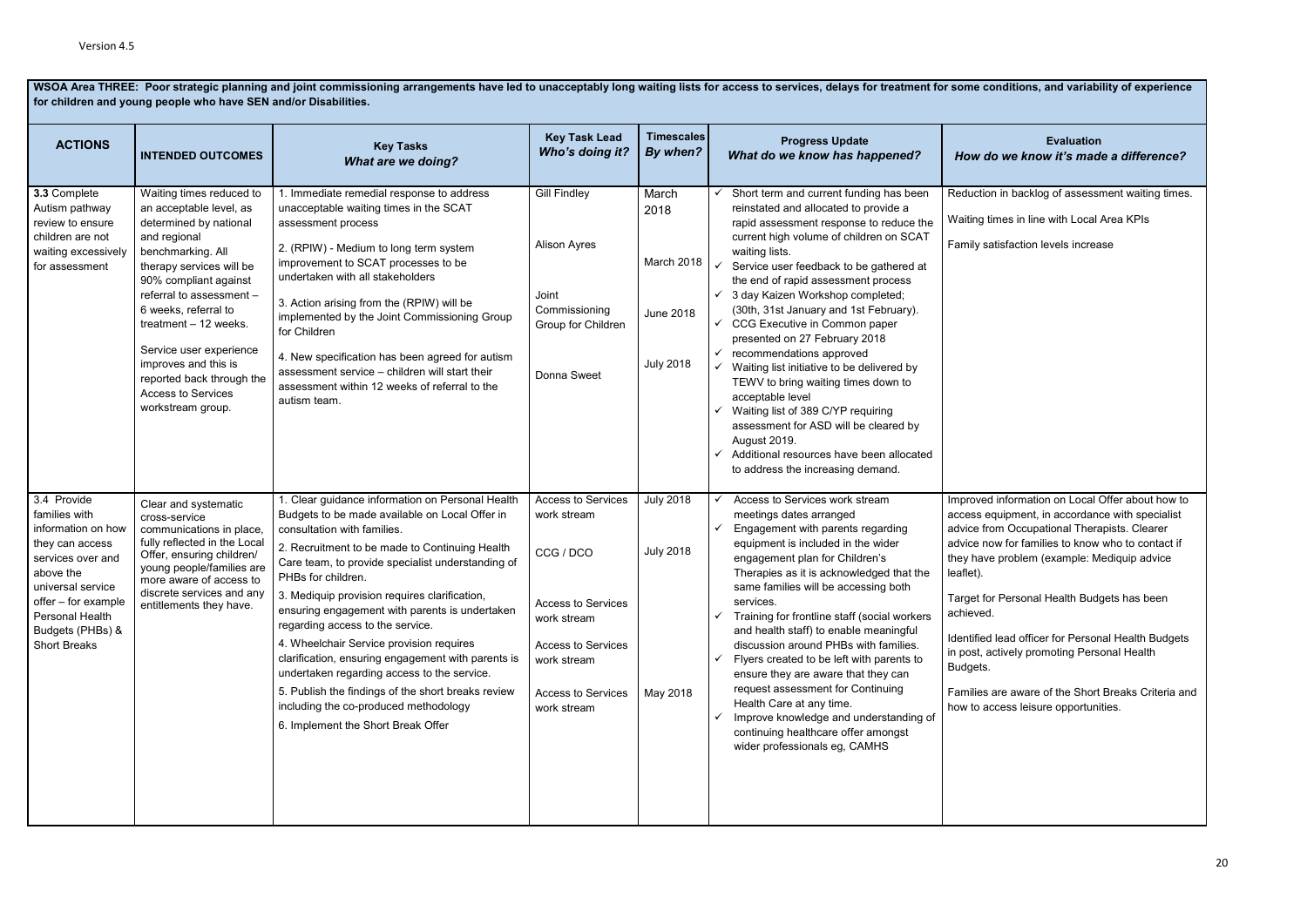### **Evaluation**  *How do we know it's made a difference?*

r confidence in the Local Offer measured i systematic consultation and review.

oung people educated in their local schools  $\frac{1}{2}$  peers through increased parental nce in the education offer.

| for children and young people who have SEN and/or Disabilities.                                                   |                                                                                                                                                                                                                                                                                                                         |                                                                                                                                                                                                                                                                                                                                                                                                                                                                                                                                                                                                                                                                                                          |                                                                                                                                                                                                                                                                                   |                               |                                                                                                                                                                                                                                                                                                                                                                                                                                                                                                                                     |                                                        |  |
|-------------------------------------------------------------------------------------------------------------------|-------------------------------------------------------------------------------------------------------------------------------------------------------------------------------------------------------------------------------------------------------------------------------------------------------------------------|----------------------------------------------------------------------------------------------------------------------------------------------------------------------------------------------------------------------------------------------------------------------------------------------------------------------------------------------------------------------------------------------------------------------------------------------------------------------------------------------------------------------------------------------------------------------------------------------------------------------------------------------------------------------------------------------------------|-----------------------------------------------------------------------------------------------------------------------------------------------------------------------------------------------------------------------------------------------------------------------------------|-------------------------------|-------------------------------------------------------------------------------------------------------------------------------------------------------------------------------------------------------------------------------------------------------------------------------------------------------------------------------------------------------------------------------------------------------------------------------------------------------------------------------------------------------------------------------------|--------------------------------------------------------|--|
| <b>ACTIONS</b>                                                                                                    | <b>INTENDED OUTCOMES</b>                                                                                                                                                                                                                                                                                                | <b>Key Tasks</b><br><b>What are we doing?</b>                                                                                                                                                                                                                                                                                                                                                                                                                                                                                                                                                                                                                                                            | <b>Key Task Lead</b><br>Who's doing it?                                                                                                                                                                                                                                           | <b>Timescales</b><br>By when? | <b>Progress Update</b><br>What do we know has happened?                                                                                                                                                                                                                                                                                                                                                                                                                                                                             | How o                                                  |  |
| 3.5 Ensure a<br>greater sufficiency<br>of education<br>placement and use<br>of SEND provision<br>in County Durham | Children/young people/<br>families have greater<br>levels of satisfaction in<br>placements that affect<br>them; there are fewer or<br>no compromises in terms<br>of placements because of<br>increased sufficiency.<br>Forward planning, using<br>relevant local intelligence<br>and data, maintains this<br>over time. | 1. To formalise a mechanism for anticipating<br>changes in demand and monitoring of trends for<br>all SEND pupil placement planning, to ensure<br>sufficiency of provision.<br>2. To undertake a strategic review of placement<br>options in Co Durham to identify ways of reducing<br>high cost out-of-county placements over time.<br>3. To undertake a measurement of baseline re:<br>local mainstream SEND offer, and recommend<br>improvements from this baseline to partners,<br>4. To co-produce and promote to parents and<br>carers the expectation of education placements,<br>including benefits of local mainstream offer, during<br>each age phase in Co Durham. Publish to Local<br>Offer. | Inclusion, skills and<br>opportunity<br>workstream<br>Inclusion, skills and<br>opportunity<br>workstream<br>Inclusion, skills and<br>opportunity<br>workstream,<br>reporting to the<br><b>Integrated Steering</b><br>Group.<br>Inclusion, skills and<br>opportunity<br>workstream | Sept 2018<br>December<br>2018 | ← High Needs Review Conducted and<br>Action Plan in place (Task 2)<br>← High Needs Review report published on<br>the Local Offer (task 2.)<br>$\checkmark$ Special Provision Fund plan published on<br>the Local Offer (task 2,)<br>$\checkmark$ Investment confirmed in nurture provision<br>and a teaching skills base at King James<br>the 1 <sup>st</sup> School. Build planned for late<br>2018 (task 3.)<br>✓ Special Educational Needs or Disability in<br>Schools - A Guide for Parents and<br>Carers co produced (task 4.) | Greater<br>through<br>More yo<br>with thei<br>confider |  |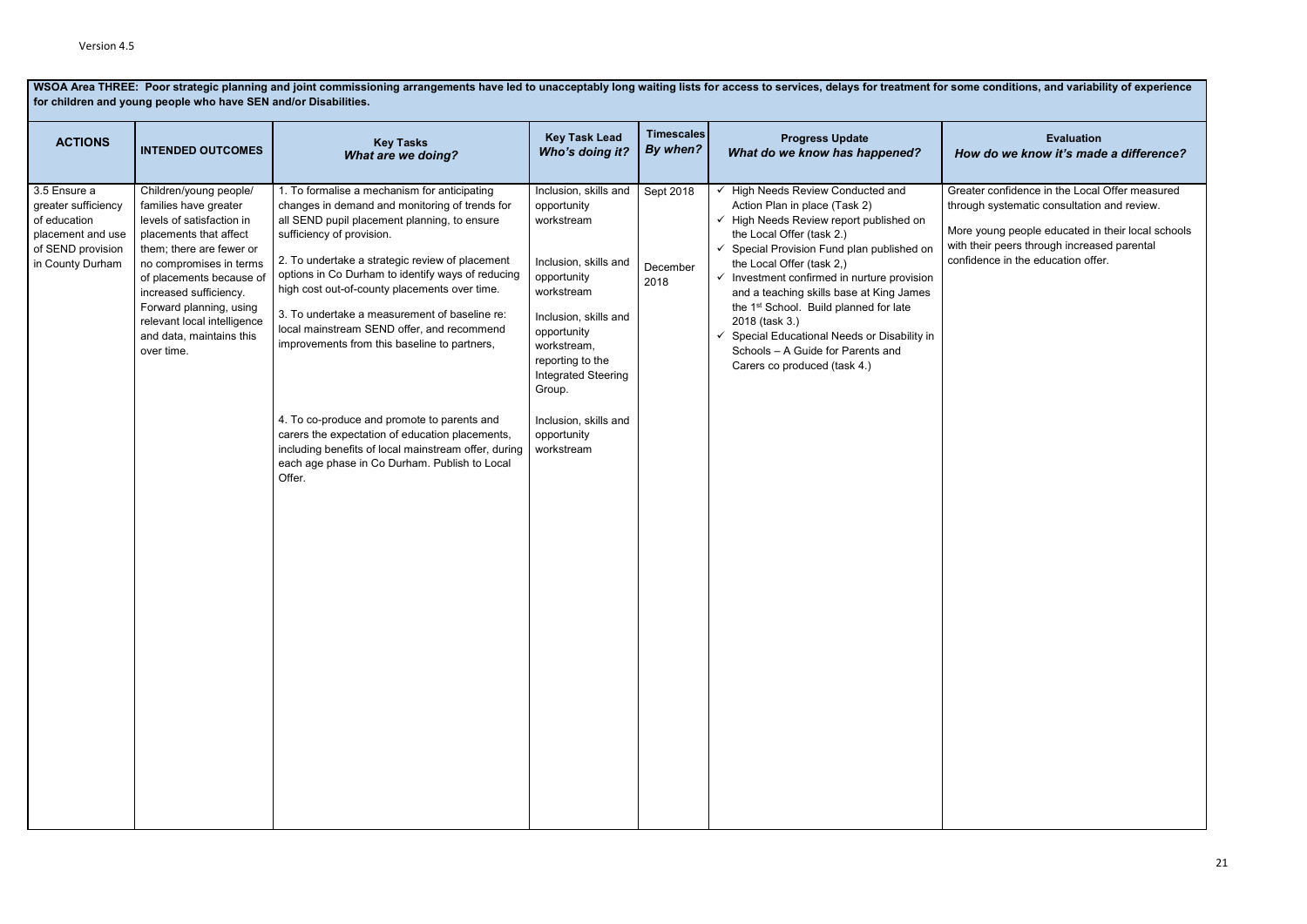**WSOA Area FOUR: The Local area does not have an embedded approach to strategic co-production with designated representatives of parents, children and young people to inform strategic planning and secure improvements.** 

### **Evaluation**  *How do we know it's made a difference?*

entation of the participation strategy ed through the programme of relevant co on activities including

 $n$ munication engagement plan in therapies eading to coproduced therapies services

| <b>ACTIONS</b>                                                                                        | <b>INTENDED OUTCOMES</b>                                                                                                                                                                                                                                                                                                                                                                          | <b>Key Tasks</b><br><b>What are we doing?</b>                                                                                                                                                                                                                                                                                                                                                                                                                                                                                                                   | <b>Key Task Lead</b><br>Who's doing it?                                                                                                                                                                                               | <b>Timescales</b><br>By when?                             | <b>Progress Update</b><br>What do we know has happened?                                                                                                                                                                                                                                                                                                                                                                                                                                                                                                                                                                                                                         | How                                                      |
|-------------------------------------------------------------------------------------------------------|---------------------------------------------------------------------------------------------------------------------------------------------------------------------------------------------------------------------------------------------------------------------------------------------------------------------------------------------------------------------------------------------------|-----------------------------------------------------------------------------------------------------------------------------------------------------------------------------------------------------------------------------------------------------------------------------------------------------------------------------------------------------------------------------------------------------------------------------------------------------------------------------------------------------------------------------------------------------------------|---------------------------------------------------------------------------------------------------------------------------------------------------------------------------------------------------------------------------------------|-----------------------------------------------------------|---------------------------------------------------------------------------------------------------------------------------------------------------------------------------------------------------------------------------------------------------------------------------------------------------------------------------------------------------------------------------------------------------------------------------------------------------------------------------------------------------------------------------------------------------------------------------------------------------------------------------------------------------------------------------------|----------------------------------------------------------|
| 4.1 Embed a<br>strategic and<br>operational<br>approach to co-<br>production across<br>the Local Area | All activities relating to<br>the SEND reforms and<br>associated partner<br>working are contributed<br>to by the right people. No<br>group or individual<br>reports that they have<br>been excluded from or<br>overlooked in relation to<br>policies made or work<br>undertaken.<br>In every instance where<br>we develop a new service<br>or resource, it has been<br>authentically co-produced. | 1. Work with 'Making Changes Together' to review<br>a local area participation strategy, including co-<br>production principles, to inform planning of new<br>opportunities.<br>2. Communication and engagement plan to be<br>incorporated in therapies review.<br>3. To draw up a programme of relevant co-<br>production activities, and report this to the<br>Integrated Children's Steering Group and the QIB.<br>4. To co-produce a self-assessment tool to guide<br>quality assurance of co-production practice across<br>all partners in the local area. | Co-production /<br>engagement<br>operational work<br>stream<br>Co-production /<br>engagement<br>operational work<br>stream<br>Chair of - Co<br><b>Production Group</b><br>Co-production /<br>engagement<br>operational work<br>stream | April 2018<br><b>July 2018</b><br>Sept 2018<br>April 2018 | Draft 'Strategy for Co-production'<br>completed by wide range of partners<br>including parent groups, to inform revised<br>approaches to participation, principles<br>and good practice. (Task 1)<br>Specific engagement/co-production work<br>✓<br>plan regarding children's therapy<br>services and ASD waiting times. (Task 1)<br>Workforce development in the principles<br>✓<br>of co- production and participation, under<br>review by the co-production/engagement<br>operational work stream, with peer<br>support (Task 4)<br><b>Restructuring of Governance</b><br>arrangements to ensure strengthened<br>child and parent voice see section 4.3.<br>and 4.4 (Task 3) | Impleme<br>evidence<br>productio<br>The com<br>review le |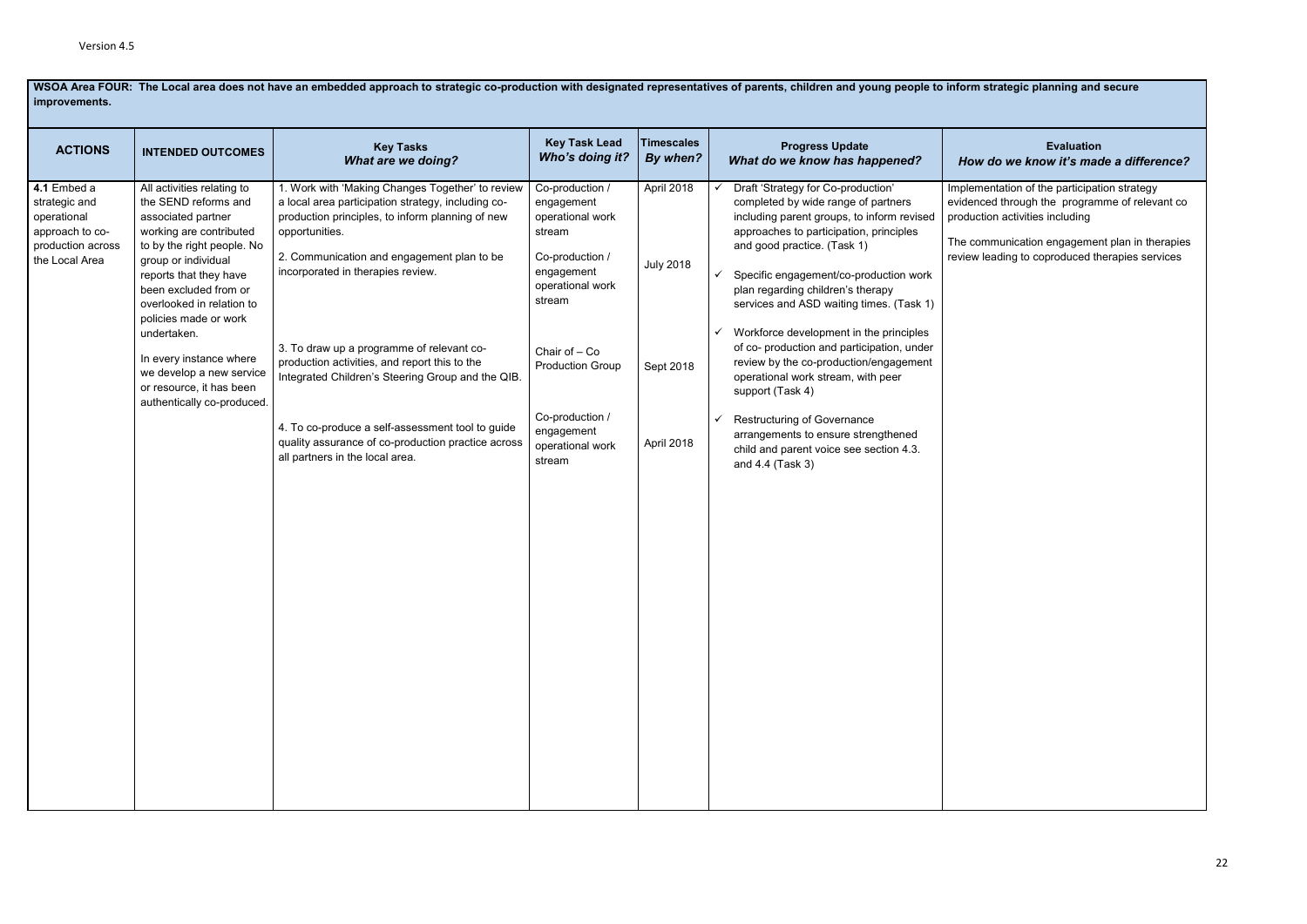**WSOA Area FOUR: The Local area does not have an embedded approach to strategic co-production with designated representatives of parents, children and young people to inform strategic planning and secure improvements.**

**Evaluation**  *How do we know it's made a difference?*

ct monitoring and service design are ced by service user feedback.

| <b>ACTIONS</b>                                                                                                          | <b>INTENDED OUTCOMES</b>                                                                                                                                                                                                                                                                                                                                                                                                                                       | <b>Key Tasks</b><br><b>What are we doing?</b>                                                                                                                                                                                                                                                                                            | <b>Key Task Lead</b><br>Who's doing it?                                                                                      | <b>Timescales</b><br>By when?                            | <b>Progress Update</b><br>What do we know has happened?                                                                                                                                                                                                                                                                                                                                                                                                                                                                                                                                                                                                                                                                                                                                                                                                                                                                                                                                                                                                                                                                                                                                                                                                | How o               |
|-------------------------------------------------------------------------------------------------------------------------|----------------------------------------------------------------------------------------------------------------------------------------------------------------------------------------------------------------------------------------------------------------------------------------------------------------------------------------------------------------------------------------------------------------------------------------------------------------|------------------------------------------------------------------------------------------------------------------------------------------------------------------------------------------------------------------------------------------------------------------------------------------------------------------------------------------|------------------------------------------------------------------------------------------------------------------------------|----------------------------------------------------------|--------------------------------------------------------------------------------------------------------------------------------------------------------------------------------------------------------------------------------------------------------------------------------------------------------------------------------------------------------------------------------------------------------------------------------------------------------------------------------------------------------------------------------------------------------------------------------------------------------------------------------------------------------------------------------------------------------------------------------------------------------------------------------------------------------------------------------------------------------------------------------------------------------------------------------------------------------------------------------------------------------------------------------------------------------------------------------------------------------------------------------------------------------------------------------------------------------------------------------------------------------|---------------------|
| 4.2 Service users<br>have the<br>opportunity<br>contribute to the<br>assessment of the<br>services that they<br>receive | Children/young people<br>and families have a clear<br>understanding of the<br>criteria and standards<br>against which services<br>are assessed, because<br>these are transparently<br>explained on the Local<br>Offer. Consequently they<br>can and do feedback<br>strengths/weaknesses to<br>those commissioning<br>services. Service user<br>representation on the<br>various workstreams and<br>boards/groups ensures<br>this contribution as a<br>minimum. | 1. The Local Area to co-produce a set of service<br>user (child and parent) questions to answer in<br>response to provision received.<br>2. All services will provide service-user<br>satisfaction feedback.<br>3. Identification of monitoring mechanism, against<br>suitable/relevant targets, reported through Access<br>to Services. | Quality assurance<br>and standards<br>workstream<br>SEND Group to co-<br>ordinate<br><b>Access to Services</b><br>workstream | August<br>2018<br>From Sept<br>2018<br>From Sept<br>2018 | $\checkmark$ Friends and Families test in every<br>contract<br>Identification of admin resource to<br>$\checkmark$<br>manage service-user satisfaction<br>feedback and related monitoring.<br>$\checkmark$ Activity to generate first draft of service<br>standards built into the Quality assurance<br>and standards work stream's forward<br>planning programme.<br>Ensure appropriate contact details are left<br>✓<br>with families so that they can request a<br>re-assessment of continuing health needs<br>when needs change. Specifically for<br>families in receipt of personal budgets or<br>direct payments where they employ their<br>own staff.<br>$\checkmark$ A new community based short breaks<br>offer co-designed in 2018 by partners<br>including parents and carers: in operation<br>from May 31 <sup>st</sup> . Breaks have been<br>commissioned in 5 areas as a direct<br>result of consultation with parents and<br>children/young people. Monitored through<br>contract monitoring and sharing on Local<br>offer, through requesting feedback<br>monthly from users (take-up and<br>satisfaction measures), contacting<br>families through the Children and Young<br>People's Network, and working through<br>the MCT' forum. | Contrac<br>influenc |